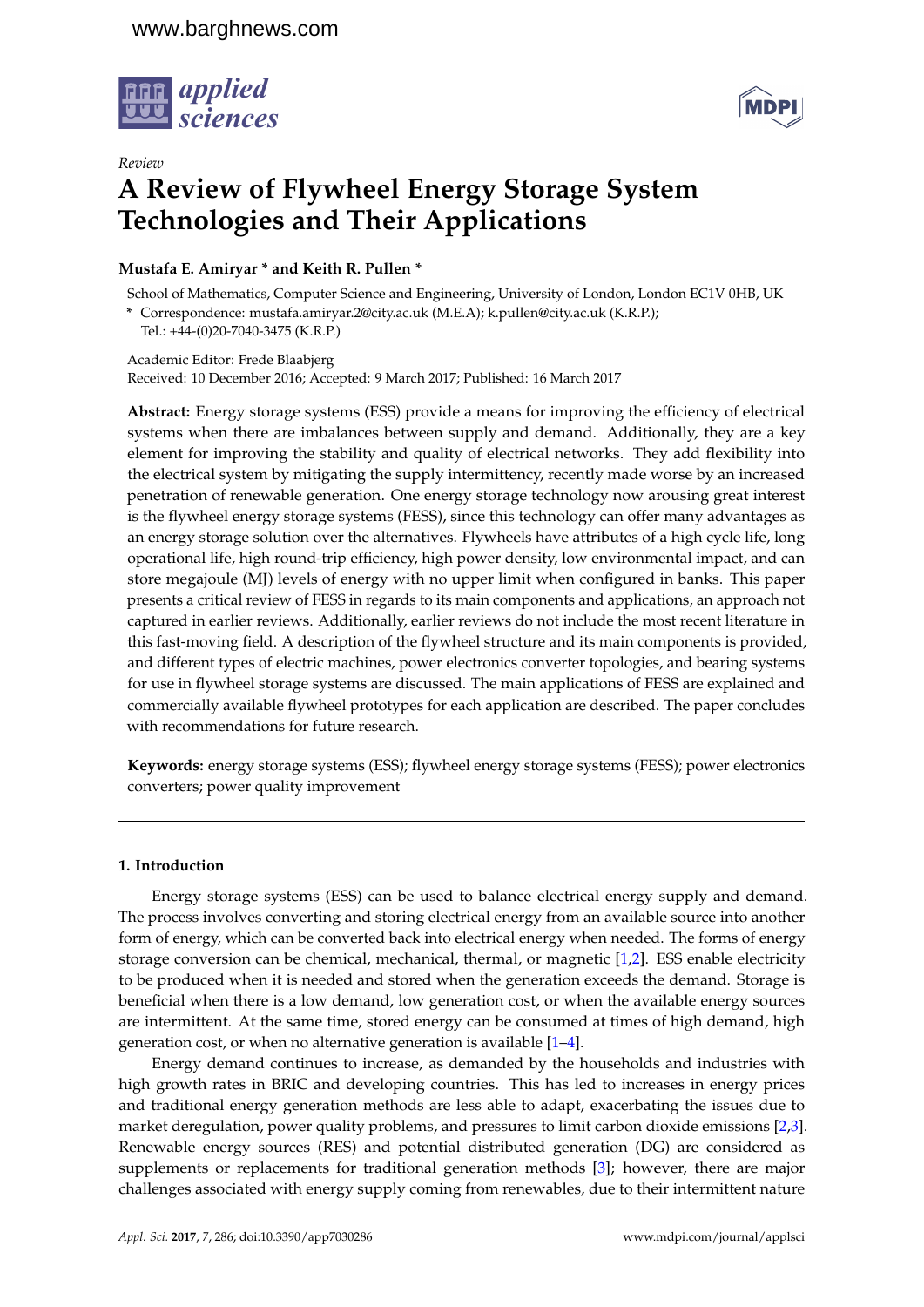across a range of timescales [\[4\]](#page-16-2). At a time when RES are supplying energy, there may be low demand, but when the energy is demanded, it may exceed RES energy production [\[3\]](#page-16-3). Also, there are monthly, seasonal, and annual fluctuations in RES supply, as their availability is always subject to weather conditions. On the other hand, the energy demand differs from time to time, which does not necessarily match the intermittences of RES, thus creating reliability problems [\[3,](#page-16-3)[4\]](#page-16-2). Therefore, ESS are a vital necessity to aggregate traditional generating plants in order to meet an excessive demand, and supplement intermittent RES for their integration into the electrical network [\[5\]](#page-16-4).

As a counterpart to today's electrical network, there is a high demand for reliable, cost-effective, long lasting, and environmentally sound energy storage systems to support a variety of energy storage applications. With advances in materials technology, bearings, and power electronics, the technology of flywheels for energy storage has significantly developed [\[6,](#page-16-5)[7\]](#page-16-6). Flywheels with the main attributes of high energy efficiency, and high power and energy density, compete with other storage technologies in electrical energy storage applications, as well as in transportation, military services, and space satellites [\[8\]](#page-16-7). With storage capabilities of up to 500 MJ and power ranges from kW to GW, they perform a variety of important energy storage applications in a power system [\[8,](#page-16-7)[9\]](#page-16-8). The most common applications of flywheels in electrical energy storage are for uninterruptible power supplies (UPS) and power quality improvement [\[10](#page-16-9)[–12\]](#page-16-10). For these applications, the electrochemical battery is highly mismatched and suffers from an insufficient cycle life, since the number of cycles per day is usually too high [\[13\]](#page-16-11). The authors note that this is not necessarily true for some UPS with highly reliable grids, so storage is seldom called upon. Particularly for power quality improvement, electrical disturbances are frequent but short, with the vast majority of them lasting for less than 5 s. Such disturbances are effectively managed by flywheels and offer an improvement over batteries considering the instantaneous response time and longer life cycle of the former. Even with one cycle a day, an electrochemical battery is unlikely to last for even 10 years under these circumstances (3650 cycles). This can only be achieved if the depth of discharge is kept low and the battery is carefully managed, both electrically and thermally. It also requires specifying an energy storage capacity two to five times the required capacity, to reduce the depth of discharge, thus leading to a higher cost. Supercapacitors have been tested for these types of applications; however, with more or less the same capital cost as flywheels [\[1\]](#page-16-0), their operational lifetime is relatively low (reaching up to 12 years) [\[3\]](#page-16-3). To make more use of such a system and minimise its capacity in order to reduce the cost, it is more useful for the storage system to be used many times a day, to allow for the time shifting of demand and to feed into the grid at times of high demand. Interest in this new paradigm of how energy is used will be greatly enhanced once Time of Use (ToU) tariffs are in place.

A number of reviews of flywheel storage systems have been presented by several papers in the literature. A comparison of energy storage technologies is made in [\[14\]](#page-16-12), where a numerical and graphical review demonstrates the improvements and problems associated with FESS. A comparative analysis of energy storage technologies for high power applications is carried out in [\[15\]](#page-16-13) and a survey of FESS for power system applications is provided in [\[16\]](#page-16-14). The control of high speed FESS in space applications is discussed in [\[17\]](#page-16-15). FESS is briefly reviewed in [\[18\]](#page-16-16) and an overview of some previous projects is presented in [\[9\]](#page-16-8); however, such sources offer a scarcity of information. The authors of [\[19\]](#page-16-17) focus on the developments of motor-generator (MG) for FESS, where the common electrical machines used with flywheels, along with their control, is reported in [\[20\]](#page-17-0). A review and simulation of FESS for an isolated wind power system is presented in [\[10\]](#page-16-9). This review takes a different approach from earlier work and particularly picks up on very recent literature in what is a rapidly developing subject.

This paper focuses on the description and applications of FESS, providing an overview of some commercial projects for each application. Many of the above papers have provided reviews of FESS, but what is missing in the literature is a comprehensive review of FESS with a description of the applications which are commercially available. Following the introduction, a description of FESS is presented. The main components of FESS, including the rotor, electrical machine, bearings, and flywheel containment are discussed in detail in Section [2.](#page-2-0) A flywheel's main characteristics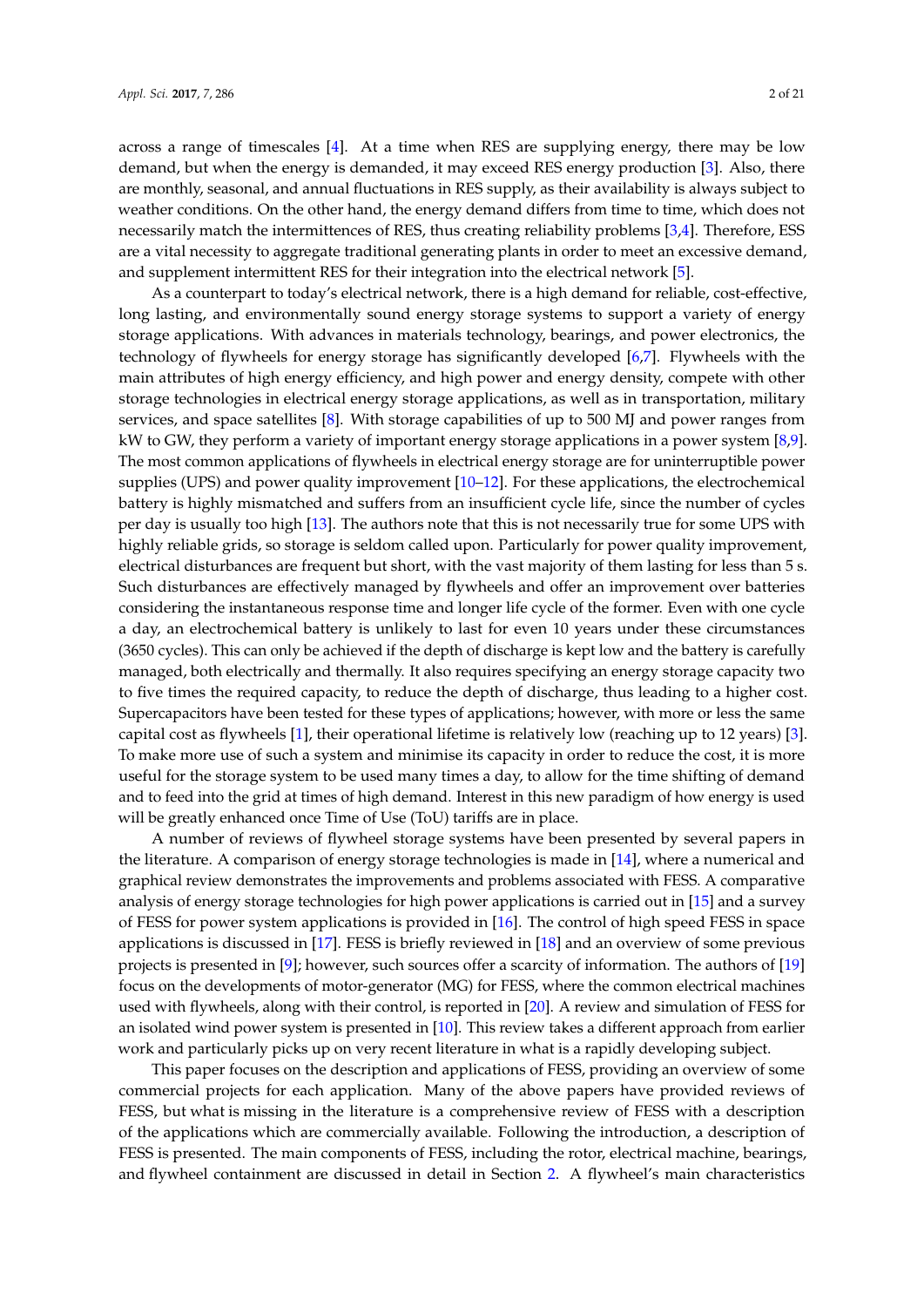*Appl. Sci.* **2017**, *7*, 286 3 of 21

are stated in Section [3](#page-9-0) and its applications are described in Section [4.](#page-9-1) The paper concludes with recommendations for future research in Section [5.](#page-15-0)

# <span id="page-2-0"></span>**2. Description of Flywheel Energy Storage System**

#### *2.1. Background*

The flywheel as a means of energy storage has existed for thousands of years as one of the earliest mechanical energy storage systems. For example, the potter's wheel was used as a rotatory object using the flywheel effect to maintain its energy under its own inertia [\[21\]](#page-17-1). Flywheel applications were performed by similar rotary objects, such as the water wheel, lathe, hand mills, and other rotary objects operated by people and animals. These spinning wheels from the middle ages do not differ from those used in the 19th or even 20th centuries. In the 18th century, the two major developments were metals replacing wood in machine constructions and the use of flywheels in steam engines. Developments in cast iron and the production of iron resulted in the production of flywheels in one complete piece, with greater moment of inertia for the same space [\[21\]](#page-17-1). The word 'flywheel' appeared at the beginning of the industrial revolution (namely in 1784). At the time, flywheels were used on steam engine boats and trains and as energy accumulators in factories [\[22\]](#page-17-2). In the middle of 19th century, as a result of the developments in cast iron and cast steel, very large flywheels with curved spokes were built. The first three-wheeled vehicle was built by Benz in 1885 and can be named as an example [\[21\]](#page-17-1). Over time, several shapes and designs have been implemented, but major developments came in the early 20th century, when rotor shapes and rotational stresses were thoroughly analysed, and flywheels were considered as potential energy storage systems [\[23\]](#page-17-3). An early example of a flywheel system used in transport was the Gyrobus, powered by a 1500 kg flywheel, produced in Switzerland during the 1950s [\[24\]](#page-17-4). In the 1960s and 1970s, FESS were proposed for electric vehicles, stationary power back up, and space missions [\[9](#page-16-8)[,10\]](#page-16-9). In the following years, fibre composite rotors were built and tested. In the 1980s, relatively low-speed magnetic bearings started to appear [\[25\]](#page-17-5).

Despite major developments during their early stages, the utilization of flywheels has not been significant and has declined with the development of the electric grid. However, due to the recent improvements in materials, magnetic bearings, power electronics, and the introduction of high speed electric machines, FESS have been established as a solid option for energy storage applications [\[7](#page-16-6)[–9,](#page-16-8)[26,](#page-17-6)[27\]](#page-17-7).

A flywheel stores energy that is based on the rotating mass principle. It is a mechanical storage device which emulates the storage of electrical energy by converting it to mechanical energy. The energy in a flywheel is stored in the form of rotational kinetic energy. The input energy to the FESS is usually drawn from an electrical source coming from the grid or any other source of electrical energy. The flywheel speeds up as it stores energy and slows down when it is discharging, to deliver the accumulated energy. The rotating flywheel is driven by an electrical motor-generator (MG) performing the interchange of electrical energy to mechanical energy, and vice versa [\[28,](#page-17-8)[29\]](#page-17-9). The flywheel and MG are coaxially connected, indicating that controlling the MG enables control of the flywheel [\[30–](#page-17-10)[33\]](#page-17-11).

#### *2.2. Structure and Components of FESS*

FESS consist of a spinning rotor, MG, bearings, a power electronics interface, and containment or housing, which are discussed in detail in the following subsections. A typical flywheel system suitable for ground-based power is schematically shown in Figure [1.](#page-3-0)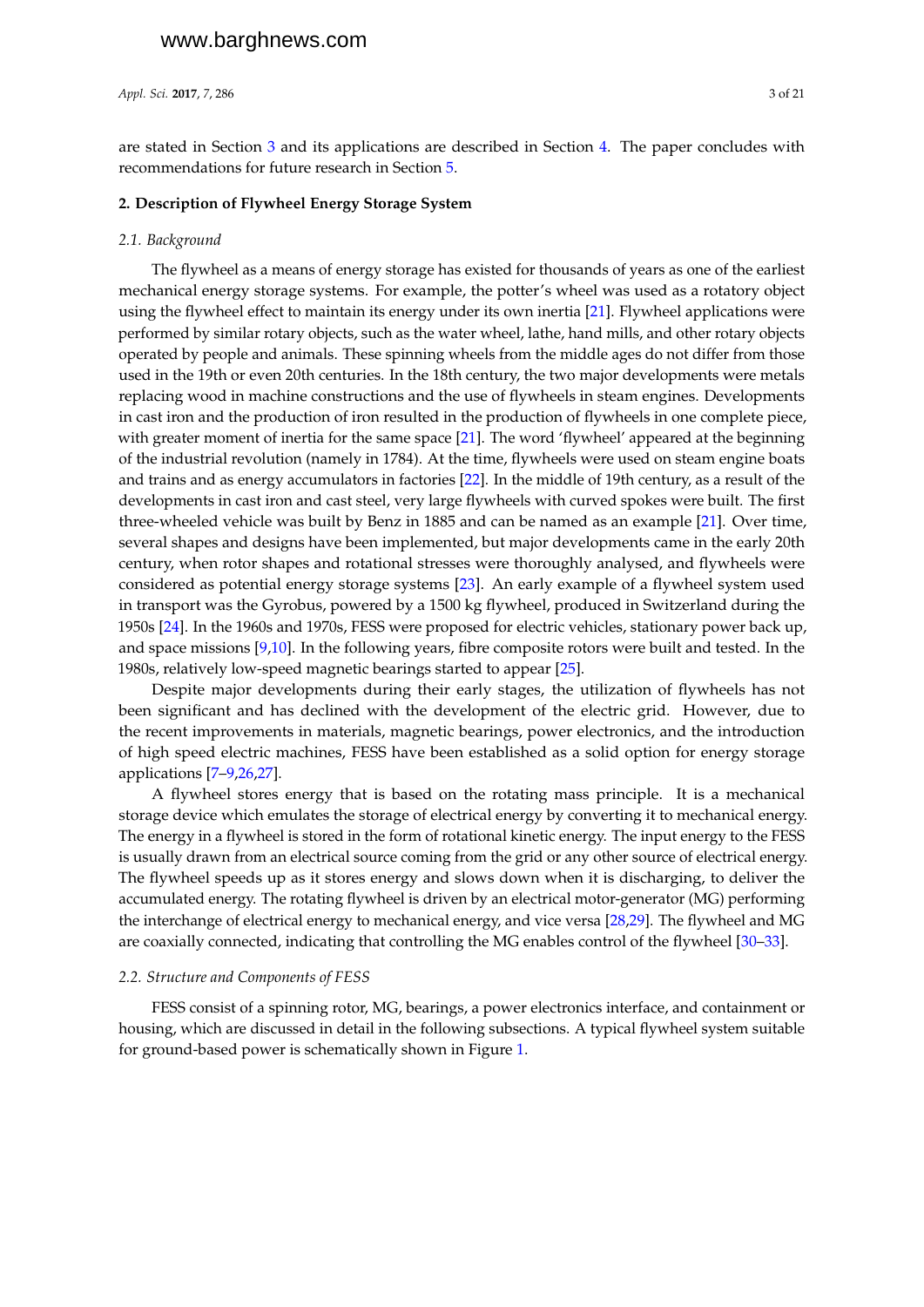<span id="page-3-0"></span>

**Figure 1.** Structure and components of a flywheel. **Figure 1.** Structure and components of a flywheel.

# 2.2.1. Flywheel Rotor 2.2.1. Flywheel Rotor

The stored energy in a flywheel is determined by the rotor shape and material. It is The stored energy in a flywheel is determined by the rotor shape and material. It is linearly proportional to the moment of inertia and the square of its angular velocity, as shown in linearly proportional to the moment of inertia and the square of its angular velocity, as shown in Equation (1) [27,34]: Equation (1) [\[27](#page-17-7)[,34\]](#page-17-12):

$$
E = \frac{1}{2}I\omega^2\tag{1}
$$

where *E* is the stored kinetic energy, *I* is the moment of inertia, and  $\omega$  is the angular velocity. The useful energy of a flywheel within a speed range of minimum speed ( $\omega_{min}$ ) and maximum speed  $(\omega_{\text{max}})$  can be obtained by:

$$
E = \frac{1}{2}I(\omega_{\text{max}}^2 - \omega_{\text{min}}^2) = \frac{1}{2}I\omega_{\text{max}}^2 \left(1 - \frac{\omega_{\text{min}}^2}{\omega_{\text{max}}^2}\right)
$$
(2)

Typically, an electrically driven flywheel normally operates between  $(\omega_{min})$  and  $(\omega_{max})$ , to avoid too great a voltage variation and to limit the maximum MG torque for a given power rating. The moment of inertia is a function of the mass of the rotor and the rotor shape factor. Flywheels are often  $\frac{1}{100}$ built as solid or hollow cylinders, ranging from short and disc-type, to long and drum-type [28,35]. built as solid or hollow cylinders, ranging from short and disc-type, to long and drum-type [\[28,](#page-17-8)[35\]](#page-17-13). For a solid cylinder or disc-type flywheel, the moment of inertia is given by: For a solid cylinder or disc-type flywheel, the moment of inertia is given by: too great a voltage variation and to limit the maximum MG torque for a given power rating. The

$$
I = \frac{1}{2}mr^2\tag{3}
$$

where  $m$  is the rotor mass and  $r$  is the outer radius. For a hollow cylinder flywheel of outer radius  $b$ and inner radius *a*, as shown in Figure [2,](#page-4-0) the moment of inertia is:

$$
I = \frac{1}{2}m\left(b^2 - a^2\right) \tag{4}
$$

For a flywheel with length *h* and mass density ρ, the moment of inertia is determined by: 1 For a flywheel with length *h* and mass density ρ, the moment of inertia is determined by:

$$
I = \frac{1}{2}\pi \rho h \left(b^4 - a^4\right) \tag{5}
$$

Thus:

$$
E = \frac{1}{4}\pi\rho h\omega^2 \left(b^4 - a^4\right) \tag{6}
$$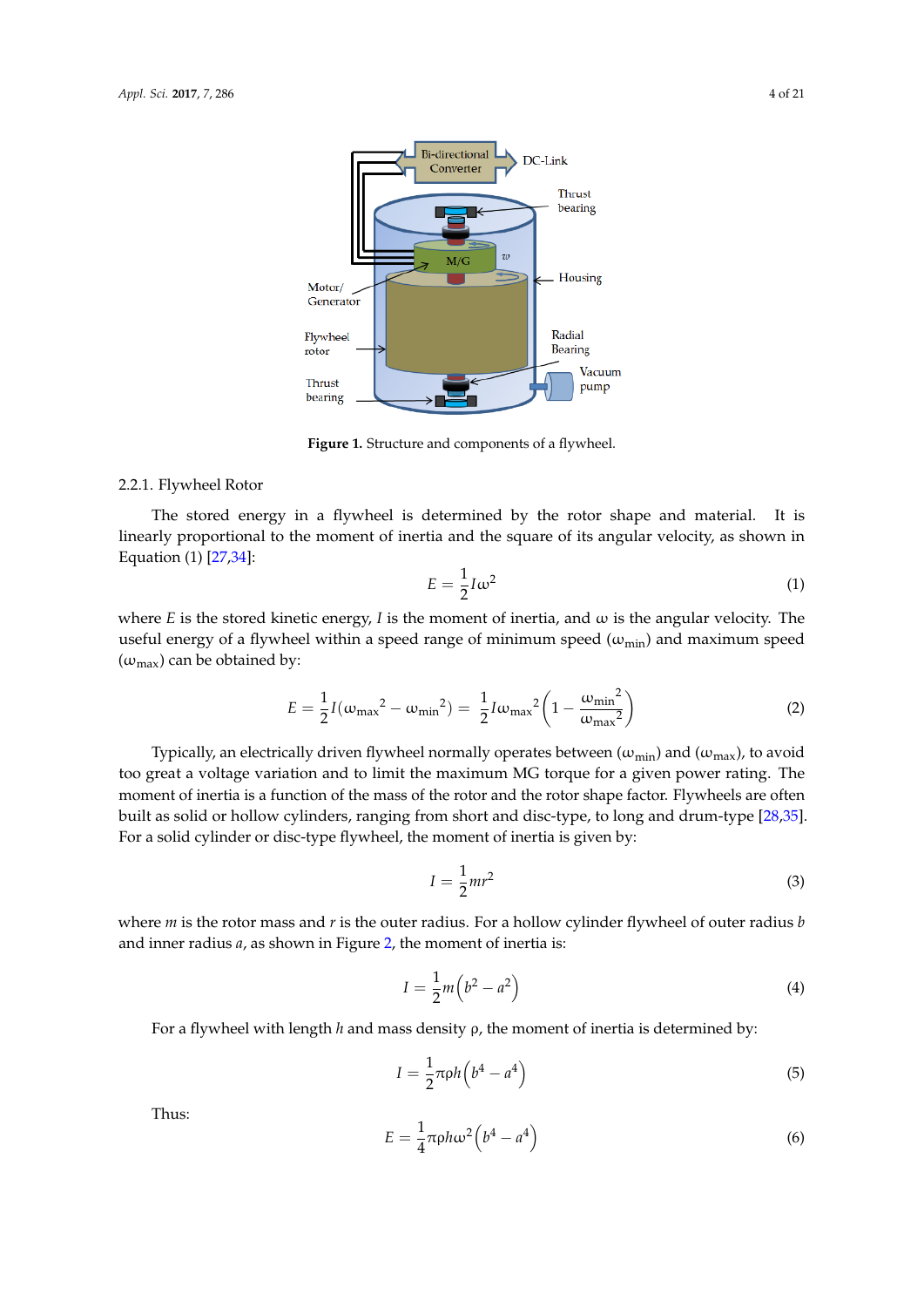<span id="page-4-0"></span>

**Figure 2.** Hollow cylinder flywheel. **Figure 2.** Hollow cylinder flywheel. **Figure 2.** Hollow cylinder flywheel.

The maximum speed limit at which a flywheel may operate is determined by the strength of the rotor material, called tensile strength  $\sigma$  [\[18](#page-17-3),23]. A suitable safety margin must be maintained, to keep the stress experienced by the rotor below the strength of the rotor material. The maximum stress of a thin rotating ring is given by: The maximum speed limit at which a flywhere is determined by the strength of the strength of the strength of the strength of the strength of the strength of the strength of the strength of the strength of the strength of

$$
\sigma_{\text{max}} = \rho r^2 \omega^2 \tag{7}
$$

where  $\sigma$  is the maximum stress and  $\rho$  is the density of the flywheel material. More complex equations are available for different rotor geometries, but the maximum stress is always proportional to  $\rho$ , and the square of peripheral speed, equal to rw. The effect of rotor geometries can be accommodated by introducing a shape factor  $K$ . The maximum specific energy and energy density are then given by:  $\overline{a}$ 

$$
\frac{E}{m} = K \frac{\sigma_{\text{max}}}{\rho} [J/kg]
$$
 (8)

$$
\frac{E}{V} = K\sigma_{\text{max}} \left[ J/m^3 \right]
$$
\n(9)

<span id="page-4-1"></span>(energy per volume unit) of the flywheel are dependent on its shape, expressed as shape factor K. The shape of a flywheel is an important factor for determining the flywheel speed limit, and hence, the maximum energy that can be stored. The shape factor K is a measurement of flywheel material utilisation [18]. Figure [3](#page-4-1) shows the values of  $K$  for the most common types of flywheel geometries. Equations (8) and (9) indicate that the specific energy (energy per mass unit) and energy density Equations (8) and (9) indicate that the specific energy (energy per mass unit) and energy density



**Figure 3.** Different flywheel cross sections [18]. **Figure 3.** Different flywheel cross sections [\[18](#page-16-16)]. **Figure 3.** Different flywheel cross sections [18].

According to Equation (1), the stored energy of a flywheel can be optimised by either increasing the spinning speed (ω) or increasing the moment of inertia (*I*). This allows two choices for FESS: low According to Equation (1), the stored energy of a flywheel can be optimised by either increasing According to Equation (1), the stored energy of a flywheel can be optimised by either increasing the spinning speed (ω) or increasing the moment of inertia (*I*). This allows two choices for FESS: low  $\mathbf{r}$  (up to 100,000 rpm) and high speed FESS (up to 100,000 rpm)  $\mathbf{r}$ the spinning speed (ω) or increasing the moment of inertia (*I*). This allows two choices for FESS: low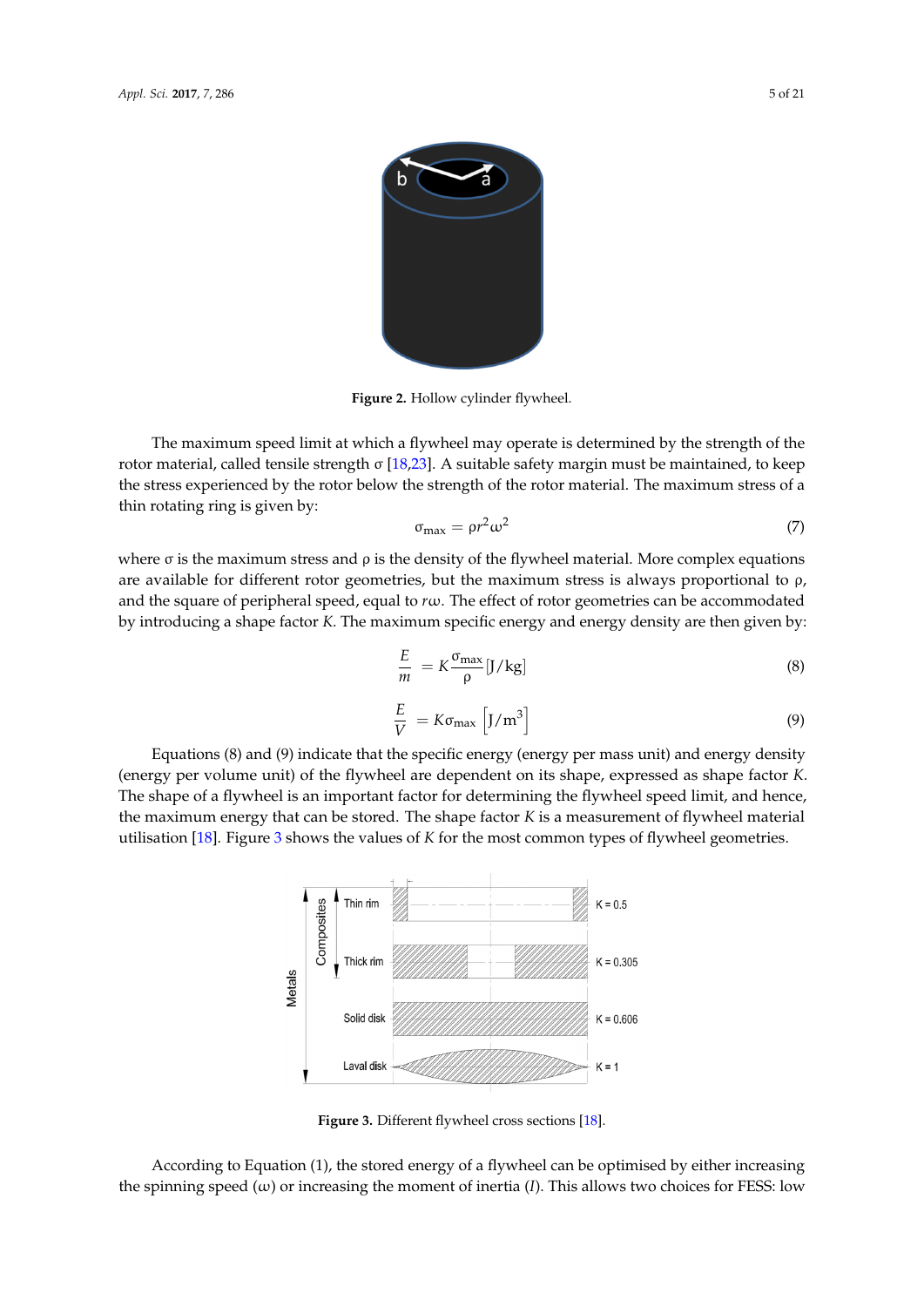speed FESS (typically up to 10,000 rpm) and high speed FESS (up to 100,000 rpm) [\[18](#page-16-16)[,23\]](#page-17-3). Low speed flywheels are usually made of heavier metallic material and are supported by either mechanical or magnetic bearings. High speed flywheels generally use lighter but strong composite materials and typically require magnetic bearings. The price of high speed flywheels can be up to five times higher than the cost of low speed flywheels, according to [\[18](#page-16-16)[,23\]](#page-17-3). The authors note that the cost of a flywheel system is governed by the design of the whole system, not the rotor, although this core element may dictate the design of the other elements in the system, hence the total cost. A new class of intermediate speed flywheels, benefiting from the low cost of steel materials but a sufficiently high energy density, is also being developed, based on the use of laminated steel. This has the potential to offer low cost, but also compact, options [\[36\]](#page-17-14).

## 2.2.2. Electric Machine

As explained previously, the electrical machine or integrated MG is coupled to the flywheel, to enable the energy conversion and charging process of the flywheel. The machine, acting as a motor, charges the flywheel by accelerating it and drawing electrical energy from the source. The stored energy on the flywheel is extracted by the same machine, acting as a generator, and hence, the flywheel is slowed down during discharge. Common electrical machines used in FESS are the induction machine (IM), permanent magnet machine (PM), and variable reluctant machine (VRM) [\[18,](#page-16-16)[23\]](#page-17-3).

An IM is used for high power applications due to its ruggedness, higher torque, and low cost [\[18\]](#page-16-16). The speed limitations, complex control, and higher maintenance requirements are the main problems with IMs [\[16\]](#page-16-14). The squirrel cage type can be a less expensive option for slow response applications [\[20\]](#page-17-0). A doubly fed induction machine (DFIM) has recently been used in FESS applications, due to its flexible control and lower power conversion rating, allowing mitigated power electronics sizing [\[16](#page-16-14)[,20\]](#page-17-0). An IM is widely used in wind turbine applications to enable the power smoothing of wind generation systems [\[16](#page-16-14)[,20\]](#page-17-0).

A VRM is very robust, and has low idling losses and a wide speed range. It has a simpler control mechanism than IMs, when it comes to high speed operations [\[16\]](#page-16-14). On the downside, it has a low power factor and low power density, as well as high torque ripples [\[16\]](#page-16-14). Both switched reluctance and synchronous reluctance types are applied in high speed FESS applications [\[20\]](#page-17-0).

A PM is the most commonly used machine for FESS because of its higher efficiency, high power density, and low rotor losses [\[18\]](#page-16-16). It is widely used in high speed applications due to the speed limitations of IMs, and the torque ripple, vibration, and noise of VRMs. The problem with a PM is its idling losses due to stator eddy current losses, its high price, and its low tensile strength [\[18\]](#page-16-16). A brushless dc machine (BLDCM), permanent magnet synchronous machine (PMSM), and Halbach array machine (HAM), are the main types of PM machines used in FESS applications [\[20\]](#page-17-0). A comparison between IMs, VRMs, and PMs is presented in Table [1.](#page-6-0) Regarding the quantification of specific power, the authors in [\[18\]](#page-16-16) appear to have misreported the published values. In our experience, depending on the rotor speed, the specific power of an IM and VRM would be around half of that of the PM, and not the large difference shown in [\[18\]](#page-16-16). In fact, further analysis of the original literature reports that the specific power density of PM synchronous machines is approximately 1.2 kW/kg [\[37\]](#page-17-15).

| Machine                        | Asynchronous                                          | Variable Reluctance                                     | <b>Permanent Magnet Synchronous</b>             |
|--------------------------------|-------------------------------------------------------|---------------------------------------------------------|-------------------------------------------------|
| Power                          | High                                                  | Medium and low                                          | Medium and low                                  |
| Specific power<br>Rotor losses | Medium $({\sim}0.7 \text{ kW/kg})$<br>Copper and iron | Medium $({\sim}0.7 \text{ kW/kg})$<br>Iron due to slots | High $(\sim 1.2 \text{ kW/kg})$<br>Very low     |
| Spinning losses                | Removable by annulling flux                           | Removable by annulling flux                             | Non-removable, static flux                      |
| Efficiency                     | High (93.4%)                                          | High (93%)                                              | Very high (95.5%)                               |
| Control                        | Vector control                                        | Synchronous: Vector Control.<br>Switched: DSP           | Sinusoidal: Vector control.<br>Trapezoidal: DSP |

**Table 1.** Comparison of electrical machines suitable for use in FESS [\[18](#page-16-16)[,19\]](#page-16-17).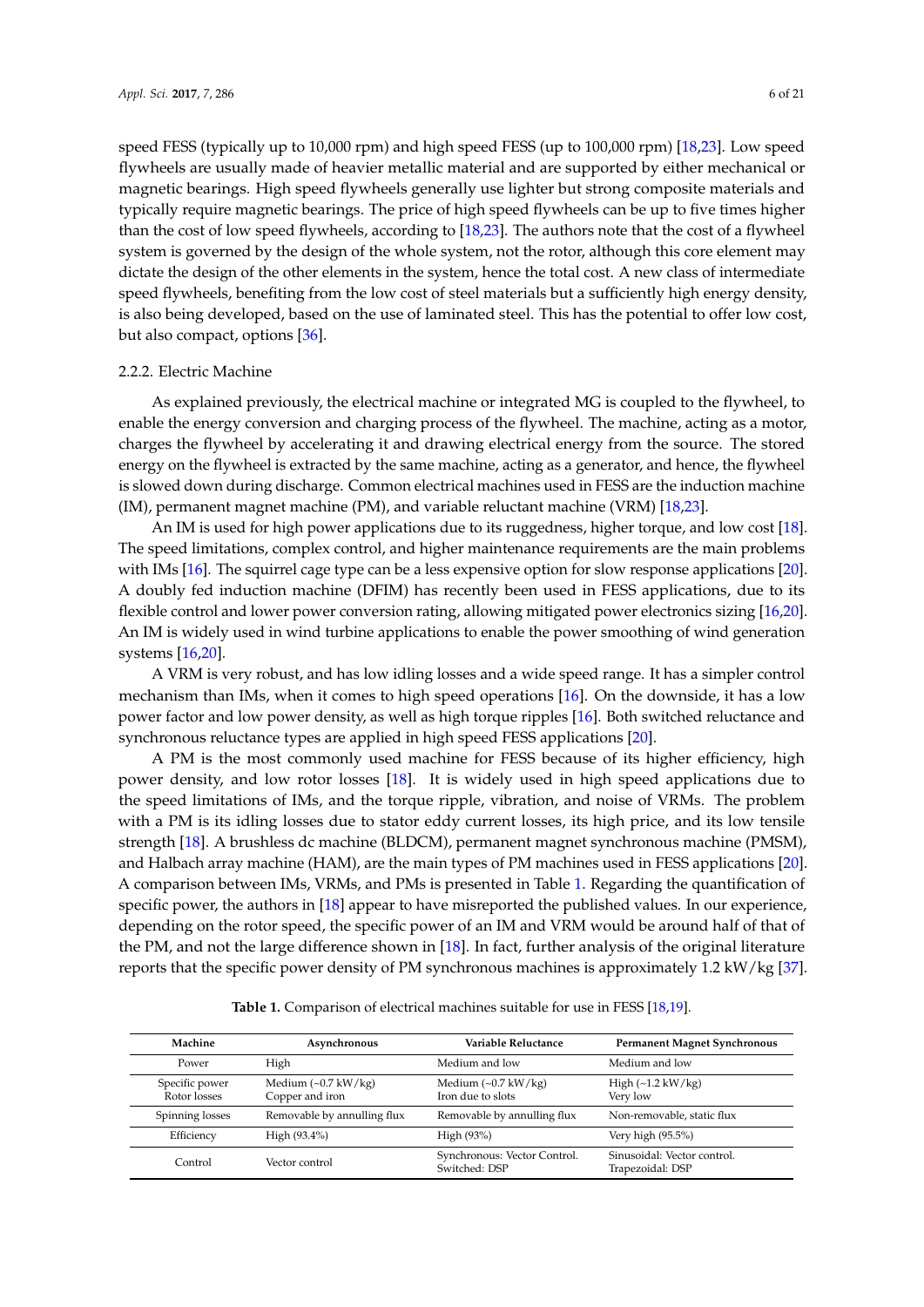<span id="page-6-0"></span>

| Machine            | Asynchronous                      | Variable Reluctance                               | <b>Permanent Magnet Synchronous</b> |
|--------------------|-----------------------------------|---------------------------------------------------|-------------------------------------|
| <b>Size</b>        | $1.8$ L/kW                        | $2.6$ L/kW                                        | 2.3 L/kW                            |
| Tensile strength   | Medium                            | Medium                                            | Low                                 |
| Torque ripple      | Medium (7.3%)                     | High $(24%)$                                      | Medium (10%)                        |
| Maximum/base speed | Medium $(>3)$                     | High(>4)                                          | Low $(<2)$                          |
| Demagnetization    | N <sub>o</sub>                    | N <sub>o</sub>                                    | Yes                                 |
| Cost               | Low $(22 \frac{\varepsilon}{kW})$ | Low $(24 \text{ E}/kW)$                           | Low $(38 \text{ E}/kW)$             |
| Advantages         | Low cost                          | Robustness of<br>temperature overheat             | Low loss, high efficiency           |
|                    | Simple manufacture                | Overcurrent capability                            | High power density                  |
|                    | Technology-matured                | Excitation<br>coil<br>can<br>repeat<br>adjustment | High load density                   |
|                    | Adjustable power factor           | Lower loss at starting torque                     | High torque density                 |
|                    | No demagnetization                | Easy to dissipate heat                            | Small volume, light quality         |
|                    | High energy storage               | Lower loss, higher efficiency                     | low rotor resistance loss           |
|                    | No running loss                   | High power density                                | No field winding loss               |
|                    |                                   |                                                   | Flexible shape and size             |
|                    |                                   |                                                   | Simple control mode                 |
|                    |                                   |                                                   | High reliability                    |
| Disadvantages      | High slip ratio of rotor          | Complex structure                                 | poor robustness of temperature      |
|                    | Limited speed                     | Difficult to manufacture                          | Demagnetisation                     |
|                    | Larger volume                     | Low power factor                                  | High cost                           |
|                    | Low power to quality ratio        | Torque ripple,<br>vibration and noise             | Materials fragile                   |
|                    | High losses, low efficiency       | More outlet from machine                          | Difficult air gap flux-             |
|                    |                                   | Difficult to regulate speed                       | field adjustment                    |

**Table 1.** *Cont*.

To take advantage of both PMs and VRMs, hybrid PM reluctance machines have recently been developed. Other unconventional machine types for FESS are presented in [\[20\]](#page-17-0) and the latest developments of MG for FESS are discussed in [\[19\]](#page-16-17).

#### 2.2.3. Power Electronics

The energy conversion in a FESS is accomplished by the electrical machine and a bi-directional power converter. The power electronic converter topologies that can be used for FESS applications are DC-AC, AC-AC, and AC-DC-AC, or a combination of these. The switching devices of the power converters are selected, based on their operational characteristics and application. These include a bipolar junction transistor (BJT), metal oxide semiconductor field effect transistor (MOSFET), insulated gate bipolar transistor (IGBT), and thyristor (SCR, GTO, MCT) [\[38\]](#page-17-16). The commonly used switches are a silicon controlled rectifier (SCR), gate turn off thyristor (GTO), and IGBT. SCR and GTO have been traditionally used for variable frequency power converters. However, IGBT has been greatly adopted in recent years, due to its higher power capability and higher switching frequencies [\[9\]](#page-16-8).

The widely used configuration of power converters in FESS is the back-to-back (BTB) or AC-DC-AC configuration, connected to a DC link capacitor. The converters in the BTB topology are three-phase bridged semiconductor switches, often controlled by the pulse width modulation (PWM) technique [\[18\]](#page-16-16). The PWM uses rectangular pulses and modulates the width of these pulses to produce a variable waveform. The pulses are applied to the power electronics converter to produce a sinusoidal AC current from a DC input [\[9](#page-16-8)[,39\]](#page-17-17). The grid side converter maintains the DC link voltage, where the machine side converter is used to control the operation of the MG and the flywheel.

A DC to AC converter, usually known as an inverter, produces an AC output of a desired magnitude and frequency from a fixed or variable DC input. Variable output waveforms are achieved by either varying the DC input or adjusting the gain of the inverter [\[40\]](#page-17-18). The widely used industrial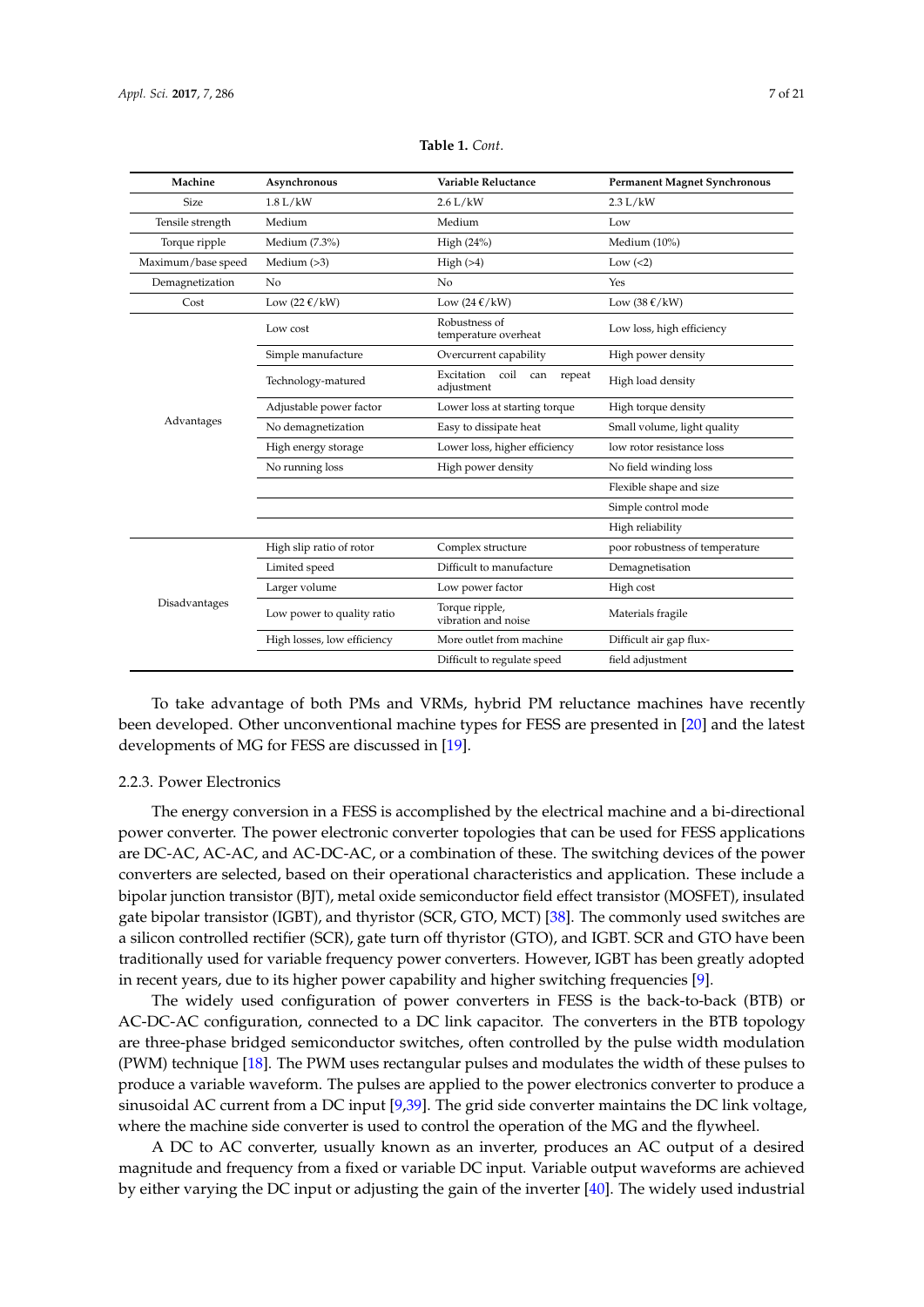applications of inverters for FESS are variable-speed ac motor drives, renewable energy, transportation, and uninterruptible power supplies (UPS) [\[40](#page-17-18)[,41\]](#page-17-19). In wind power applications, an inverter is used to connect the FESS directly to the grid or to the DC link of the wind generator [\[42,](#page-18-0)[43\]](#page-18-1). In high power and high voltage applications, the two level DC-AC inverters are limited to operating at a high frequency, due to switching losses and device rating constraints [\[44\]](#page-18-2). Multilevel inverters, with an additional DC link capacitor, can be used to generate higher voltages with a less transient d*v*/d*t* and reduced THD [\[45\]](#page-18-3). The common multilevel converter topologies in industry are diode-clamped converters or neutral-point-clamped (NPC) converters, cascaded H-bridge (CHB) converters, and flying capacitor (FC) converters. A three-level twelve-pulse NPC converter topology for FESS is proposed in [\[46\]](#page-18-4). Two NPC converters are connected in BTB combination to connect the FESS to the PCC between the electrical grid and wind generation.

An AC to AC or matrix converter (MC) is an array of nine bidirectional switches arranged in a way to allow the connection of any of the output phases of the converter to any of the input phases. MCs are used to modify the amplitude, frequency, and phases of the waveforms between the two asynchronous ac systems [\[44\]](#page-18-2). During its early stages, the AC-AC power converter was termed a Forced Commutated Cycloconverter, as it mainly relied on forced commutated thyristors [\[45\]](#page-18-3). These converters became a viable alternative to BTB converters after the emergence of BJTs. A comparison of MCs and BTB converters is presented in [\[47\]](#page-18-5). MCs are compact in size and have a lower weight, since there are no large capacitors or inductors required for energy storage. However, the lack of an energy storing capacitor limits their maximum voltage transfer ratio to 86%. This limit can be exceeded, but with the cost of unwanted low frequency components in the input and output waveforms [\[45\]](#page-18-3). AC-AC converters are used with FESS in dynamic voltage restorer applications to mitigate voltage sags [\[48](#page-18-6)[,49\]](#page-18-7). The choice of the matrix converter improves the reliability of the system and increases the power density [\[48\]](#page-18-6).

A cascaded DC-DC and DC-AC converter configuration can also be used for FESS applications connected to a DC microgrid. A three-phase full bridge circuit in series with a bidirectional Buck-boost converter is proposed in [\[50\]](#page-18-8). This combination will be used in more applications with the emergence of DC MG in the future.

In cases where the discharging speed of the FESS is low, a DC-DC boost converter is connected at the DC link between the BTB converters, to regulate the output voltage. The boost converter can be bypassed by a switch during the charging [\[51\]](#page-18-9). In [\[52\]](#page-18-10), a Z-source inverter topology is used as an alternative to a boost converter. In this configuration, inverter output waveform distortion is reduced and the reliability of the system is greatly improved, because of the short circuit which can exist across any phase leg of the inverter.

A higher switching frequency for the inverter and rectifier reduces current ripples and increases control bandwidth, but switching losses will be increased. In addition, fast switching of the power converter reduces higher order harmonics to produce an improved sinewave. Harmonics can be further reduced by the introduction of AC filters on the converter AC side. Filters can reduce current ripples, winding deterioration, and losses [\[53](#page-18-11)[,54\]](#page-18-12).

# 2.2.4. Bearings

Bearings are required to keep the rotor in place with very low friction, yet provide a support mechanism for the flywheel [\[3\]](#page-16-3). The bearing system can be mechanical or magnetic, depending on the weight, lifecycle life, and lower losses [\[7\]](#page-16-6). Gas bearings cannot be used due to the vacuum within the enclosure. Traditionally mechanical ball bearings have been used, but these have a higher friction compared to magnetic bearings and also require higher maintenance as a result of lubricant deterioration [\[7\]](#page-16-6). These difficulties may be mitigated by using a hybrid system of magnetic and mechanical bearings. A magnetic bearing has no friction losses and does not require any lubrication but, if active, requires power to energize it. It stabilizes the flywheel by supporting its weight using permanent magnets [\[9\]](#page-16-8). Permanent (passive) magnetic bearings (PMB), active magnetic bearings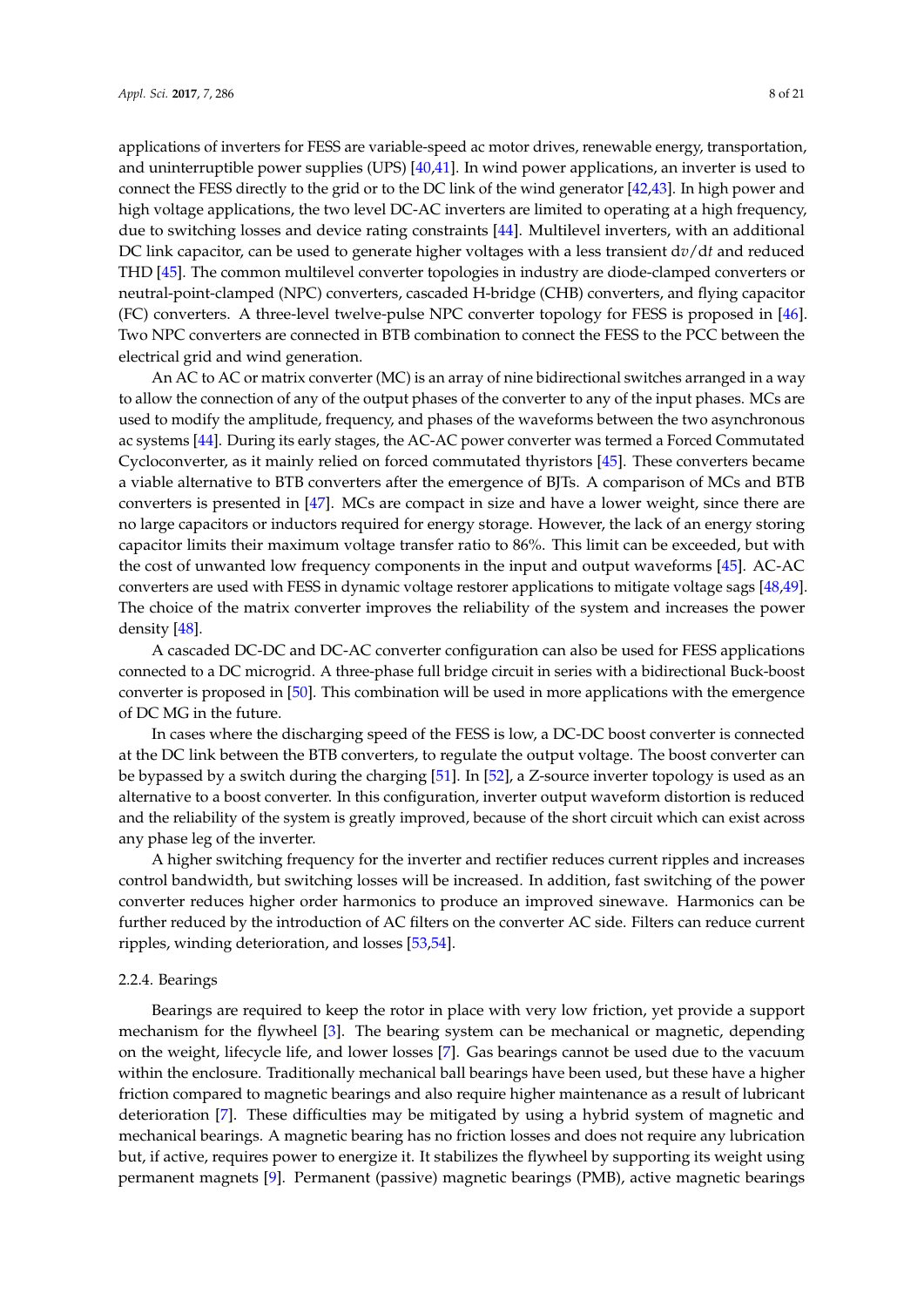(AMB), and superconducting magnetic bearings (SMB) are the main types of magnetic bearing systems [\[16\]](#page-16-14). A PMB has high stiffness, low cost, and low losses, due to lack of a current. However, it has limitations in providing stability and is usually considered as an auxiliary bearing system [\[16](#page-16-14)[,18\]](#page-16-16). An AMB is operated by the magnetic field produced from current carrying coils controlling the rotor position. It positions the rotor through a feedback system by applying variable forces which are determined based on the deviation of the rotor position, due to external forces. An AMB has a high cost, a complicated control system, and consumes energy to operate, which in turn, adds to system losses [\[16\]](#page-16-14). FESS standby loss is affected by the AMB mass. As a result, increasing the rotational speed and AMB mass add to the AMB iron and copper loss [\[35\]](#page-17-13). To ensure a good efficiency of the overall system, a compromise between speed and losses has to be made. An SMB provides a high speed, frictionless, long life, compact, and stable operation. It is the best magnetic bearing for a high speed operation as it can stabilize the flywheel without electricity or a positioning system, according to [\[9](#page-16-8)[,16\]](#page-16-14). However, an SMB requires a cryogenic cooling system as it operates at a very low temperature; but recently, it has been improved by using high temperature superconductors (HTS). The main drawback of an SMB system is its very high cost [\[7](#page-16-6)[,9](#page-16-8)[,16\]](#page-16-14). The parasitic losses of mechanical bearings are about 5% of the total storage capacity per hour unless hybrid systems are used. This factor is about 1% for electromagnetic bearings [\[14\]](#page-16-12) and can be further lowered to 0.1% by using HTS bearings [\[55\]](#page-18-13). The use of hybrid bearings will reduce the losses and complexity of the control system and also provide a stable and cost effective solution [\[56\]](#page-18-14). A compact flywheel energy storage system assisted by hybrid mechanical-magnetic bearings is proposed in [\[57\]](#page-18-15). The magnetic levitation in the vertical orientation is maintained by the magnetic bearing, while the translational and rotational levitation is assisted by mechanical bearing. In [\[58\]](#page-18-16), a combination of SMB and PMB have been analysed to reduce the cost of the cooling system. The position of the flywheel rotor is controlled by the PMB and the SMB is mainly used to suppress the rotor vibrations. However, the capability of PMB in restraining the system during high speeds still remains in question.

# 2.2.5. Housing

The housing has two purposes: to provide an environment for low gas drag and for the containment of the rotor in the event of a failure. The aerodynamic drag loss in an FESS increases with the cube of the rotational speed, if the system is operated in atmospheric pressure [\[23\]](#page-17-3). These losses are reduced by mounting the flywheel in a vacuum enclosure to improve the system performance and safety. The housing or enclosure is the stationary part of the flywheel and is usually made of a thick steel or other high strength material, such as composites. The container holds the rotor in a vacuum to control rotor aerodynamic drag losses by maintaining the low pressure inside the device, thus withstanding failures as a result of any possible rotor failures [\[28](#page-17-8)[,29](#page-17-9)[,59\]](#page-18-17). Operating the system in such a low pressure requires a vacuum pump and an efficient cooling system to handle the heat generated from MG and some other parts of FESS [\[23\]](#page-17-3). When the power into and out of the flywheel is via an electric machine, there are no rotary seals, so leakage can be very small. This means that the vacuum pump does not need to operate frequently, or can be eliminated with a sufficient sealing of the housing. The operation of the vacuum pump depends on the rotor type. Composite rotors have a very high tip speed requiring lower (harder) vacuum pressures and outgas, due to the nature of the polymer resin matrix materials in contrast to steel. An alternative approach [\[23\]](#page-17-3) is to use a gas mixture of helium and air, which reduces both the aerodynamic drag loss and the system cooling requirements.

In the event of rotor failure, composite rotors tend to break into numerous small fragments and its energy is dissipated by friction as the fragments rotate inside the casing. As this happens, pressure is built up inside the casing and the end plates of the casing. If air enters during failure, then a much stronger dust type explosion must also be contained, leading to the need for stronger containment. Single piece steel rotors can burst into several fragments which will be difficult for the enclosure to withstand, so require very large containment systems. This issue can be mitigated by making the rotor from a stack of thinner discs, as explained in the section on rotors. This is because the catastrophic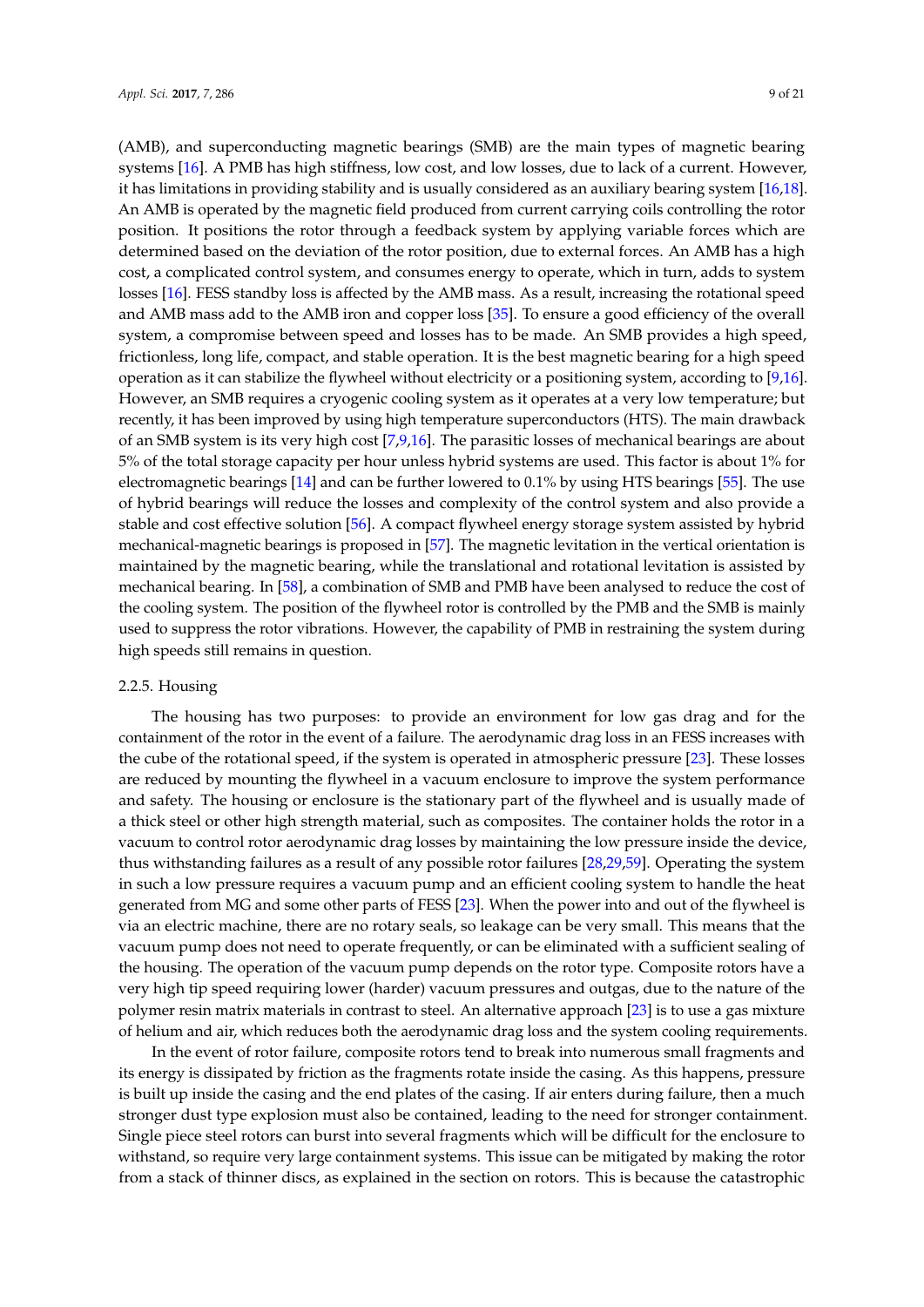failure would release a fraction of the energy contained in the flywheel rotor. The enclosure design for high-speed FESS will contribute to half of the flywheel weight, whereas this factor would be two and half times larger for low speed FESS, according to [\[18\]](#page-16-16). The authors hold a different view on this multiplier, as do most flywheel manufacturers who adopt a range of stances to justify safety including placing flywheels in bankers for large composite rotors. Published literature on what is required to contain both composite and steel rotors is not readily available and no officially adopted standards currently exist, to the author's knowledge. One recent publication has proposed a standard [\[60\]](#page-18-18), which is a useful step forward.

# <span id="page-9-0"></span>**3. FESS Characteristics**

The main characteristics of flywheels are a high cycle life (hundreds of thousands), long calendar life (more than 20 years), fast response, high round trip efficiency, high charge and discharge rates, high power density, high energy density [\[7,](#page-16-6)[9\]](#page-16-8), and low environmental impacts [\[2,](#page-16-1)[3,](#page-16-3)[9](#page-16-8)[,28](#page-17-8)[,29](#page-17-9)[,61\]](#page-18-19). The state of charge can be easily measured from the rotational speed and is not affected by life or temperature [\[9\]](#page-16-8). On the downside, flywheel self-discharge at a much higher rate than other storage mediums and flywheel rotors can be hazardous, if not designed safely.

Flywheels have a long life time and very low operational and maintenance requirements. The cycle life is also high, compared to many other energy storage systems, as flywheels do not require long charge-discharge cycles. It can be charged and discharged rapidly, based on the application and functionality, and is not affected by the depth of discharge (DoD). The life time is estimated to be more than 20 years and a charge-discharge cycle life in excess of hundreds of thousands, with no deterioration in its performance [\[3](#page-16-3)[,28](#page-17-8)[,29\]](#page-17-9). The technology is capable of transferring large amounts of power in seconds, with a high roundtrip energy efficiency in the range of 90%–95% [\[1](#page-16-0)[,2](#page-16-1)[,18\]](#page-16-16). It can deliver its stored energy and recharge quickly, in a matter of seconds. It is an environmentally friendly technology and there are no emissions as a result of its operation, since the material used is not hazardous to the environment [\[18,](#page-16-16)[29\]](#page-17-9). The power and energy ratings of flywheels are independent and each can be optimized, based on the application of the energy storage. The power rating of a flywheel depends on the size of MG and associated power electronics, where its energy rating is determined by the size and speed of the rotor [\[3,](#page-16-3)[8\]](#page-16-7).

There are a wide range of applications of flywheels in high power output for short periods; however, in addition to the rotor material, a longer storage period requires developing new rotor designs (e.g., larger diameter rotors and/or rotor laminations), to allow longer storage durations [\[8\]](#page-16-7). The size of FESS is an important characteristic which puts them in competition with other energy storage technologies. Flywheels can have power densities up to five to ten times that of batteries. Due to their relatively lower volume requirements and longer working life, they can replace batteries in certain applications, including in transportation and space vehicles [\[8\]](#page-16-7).

#### <span id="page-9-1"></span>**4. FESS Applications**

Flywheel applications range from large scale at the electrical grid level, to small scale at the customer level [\[8,](#page-16-7)[9\]](#page-16-8). A high power and capacity is reached by arranging flywheels in banks, rather than by using large machines [\[62\]](#page-18-20). The best and most suitable applications of flywheels fall in the areas of high power for a short duration (e.g., 100 s of kW/10 s of seconds) [\[6\]](#page-16-5), when frequent charge-discharge cycles are involved [\[8\]](#page-16-7). The most common applications are power quality such as frequency and voltage regulation [\[2,](#page-16-1)[63\]](#page-18-21), pulsed power applications for the military [\[61\]](#page-18-19), attitude control in space craft [\[61\]](#page-18-19), UPS [\[18\]](#page-16-16), load levelling [\[2\]](#page-16-1), hybrid and electric vehicles [\[18,](#page-16-16)[61\]](#page-18-19), and energy storage applications [\[61\]](#page-18-19). As part of energy storage applications, flywheels perform storage applications both at the grid, as well as at the customer level. A brief description of some common applications associated with flywheel energy storage systems will now be given.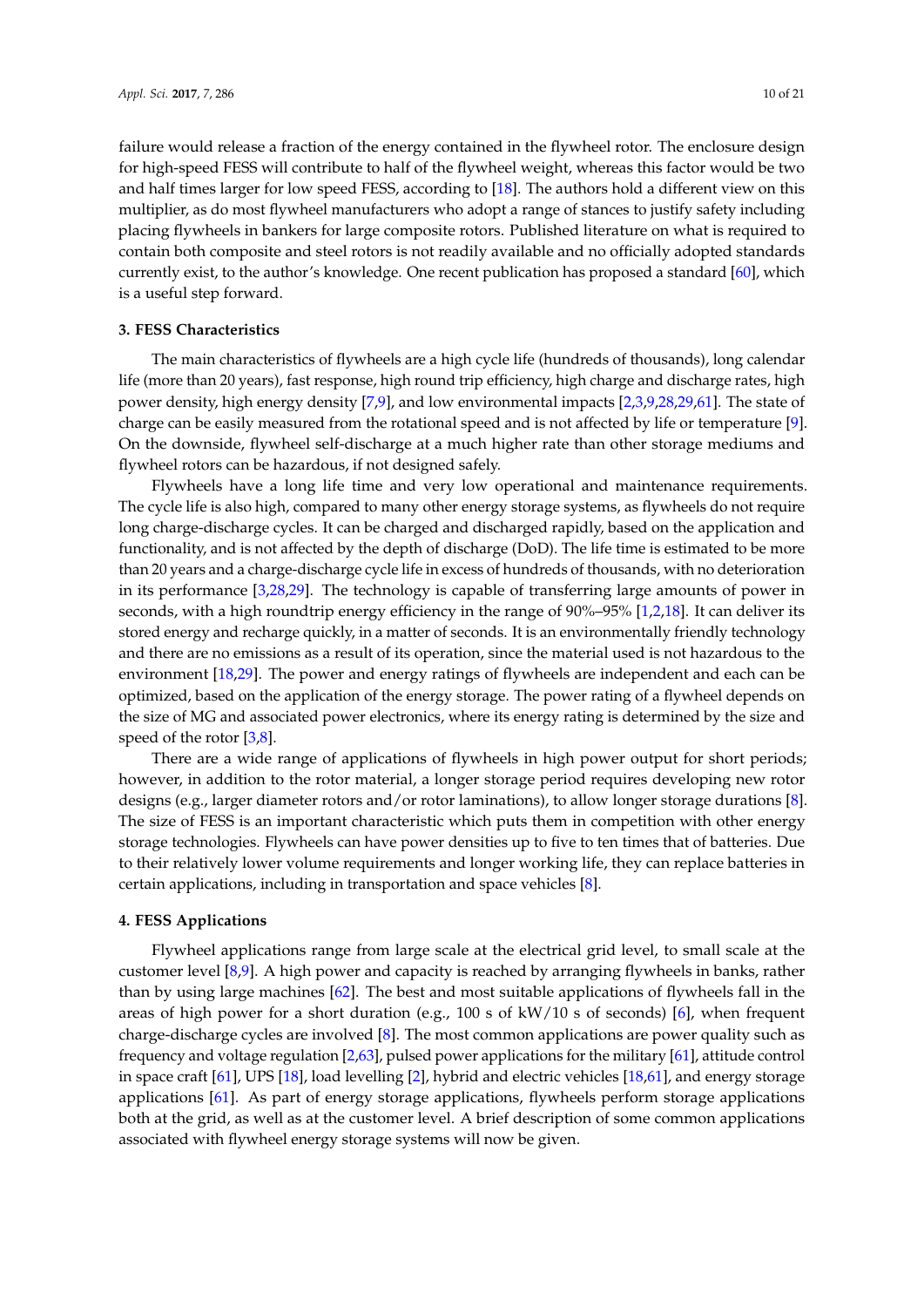As part of the power quality requirements, the system frequency and voltage need to be maintained to an acceptable level and deviations should be avoided. When the loads are added or subtracted from the grid, the system voltage and frequency will also be increased or reduced. Energy storage systems, especially those which are fast performing like flywheels, can quickly add or take power from the grid, to keep the system voltage and frequency within range [\[64\]](#page-19-0). Flywheels provide ride-through applications for interruptions of up to 15 s long and provide a means of switching between power sources without any service interruptions [\[2\]](#page-16-1). Flywheels can operate for up to tens of minutes for reactive power support, spinning reserve, and voltage regulation, to supply reliable electric power and improve the power quality in applications such as communication facilities and computer server centres [\[2\]](#page-16-1). As long as run down losses are kept low, durations can be extended to several hours, without losing excessive amounts of energy. In North Western Australia, a flywheel system has been integrated into a town's power supply to support the increased power demand during the tourist season [\[65\]](#page-19-1). Coral Bay, a wind energy operated power station, consisted of seven 320 kW low-load diesel generators with three 200 kW wind turbines. In 2007, the integration of a 500 kW flywheel virtual generator into the system allowed the wind turbines to provide up to 95% of Coral Bay's supply at peak times. The reported data shows that for nearly 900 h per year, 90% of the power station's total supply comes from wind generation. In addition, while maintaining the grid standards and improving the power quality, 80% of this total power is wind-generated for one-third of the year [\[65\]](#page-19-1). Another flywheel-based stabilisation system has been planned for the Marsabit wind farm, a remote community served by an isolated microgrid in northern Kenya. A 500 kW flywheel-based system will be integrated into the existing two 275 kW wind turbines and diesel generators. The PowerStore flywheel to be installed by ABB will stabilise the grid connection to maximise renewable energy penetration [\[66\]](#page-19-2). PowerStore is a flywheel-based stabilising generator which is mainly used for improving the power quality. It enables the integration and control of renewable wind and solar energy in the electrical grid. Acting like a static synchronous compensator (STATCOM), it combines an 18 MWs (Megawatt second) low-speed flywheel with solid state converters that absorb or inject full energy in 1 millisecond [\[67\]](#page-19-3). The range of models from 500 kW to 1.5 MW allows the configuration of either a grid support mode for MW scale grids, or as a virtual generator for use in smaller isolated grids.

#### *4.2. Frequency Regulation*

Frequency fluctuations occur as a result of variations between the loads and supply, where one exceeds the other. When demand exceeds supply, the generating plants are slowed down by the extra load, thus decreasing the system frequency. On the other hand, the generators accelerate and the frequency increases whenever the generation exceeds the demanded loads [\[68,](#page-19-4)[69\]](#page-19-5). The frequency fluctuates every second, as demand varies and generators turn on and off. In order to avoid this, frequency regulation is applied, which demands the generators to hold capacity in reserve, to maintain the stability of generation and consumption. This ramping up and down of the generators not only increases the fuel cost and emissions, but also takes a minute or longer for some generating power plants to respond [\[68](#page-19-4)[,70\]](#page-19-6).

A frequency regulation service is a very cyclic application requiring thousands of charge-discharge cycles in a year. Any storage device in this application will be very rarely "resting", due to the fact that it includes constant charging and discharging at variable rates, from very slow to rapid and deep cycling [\[70\]](#page-19-6). Today, grid operators look for 'fast-acting regulators' including flywheels and batteries to respond to the frequency regulation issue. Because of their fast response and frequent charge-discharge capabilities, flywheels are likely to dominate over batteries in this application. Similarly, the capability of flywheels to switch from full output to full absorption in seconds, puts them on a par with the immediate energy produced by gas fired power plants. Flywheel energy storage systems can deliver twice as much frequency regulation for each megawatt of power that they produce, while cutting carbon emissions in half [\[68,](#page-19-4)[71\]](#page-19-7). The earliest, but shortest lifespan of a flywheel system reported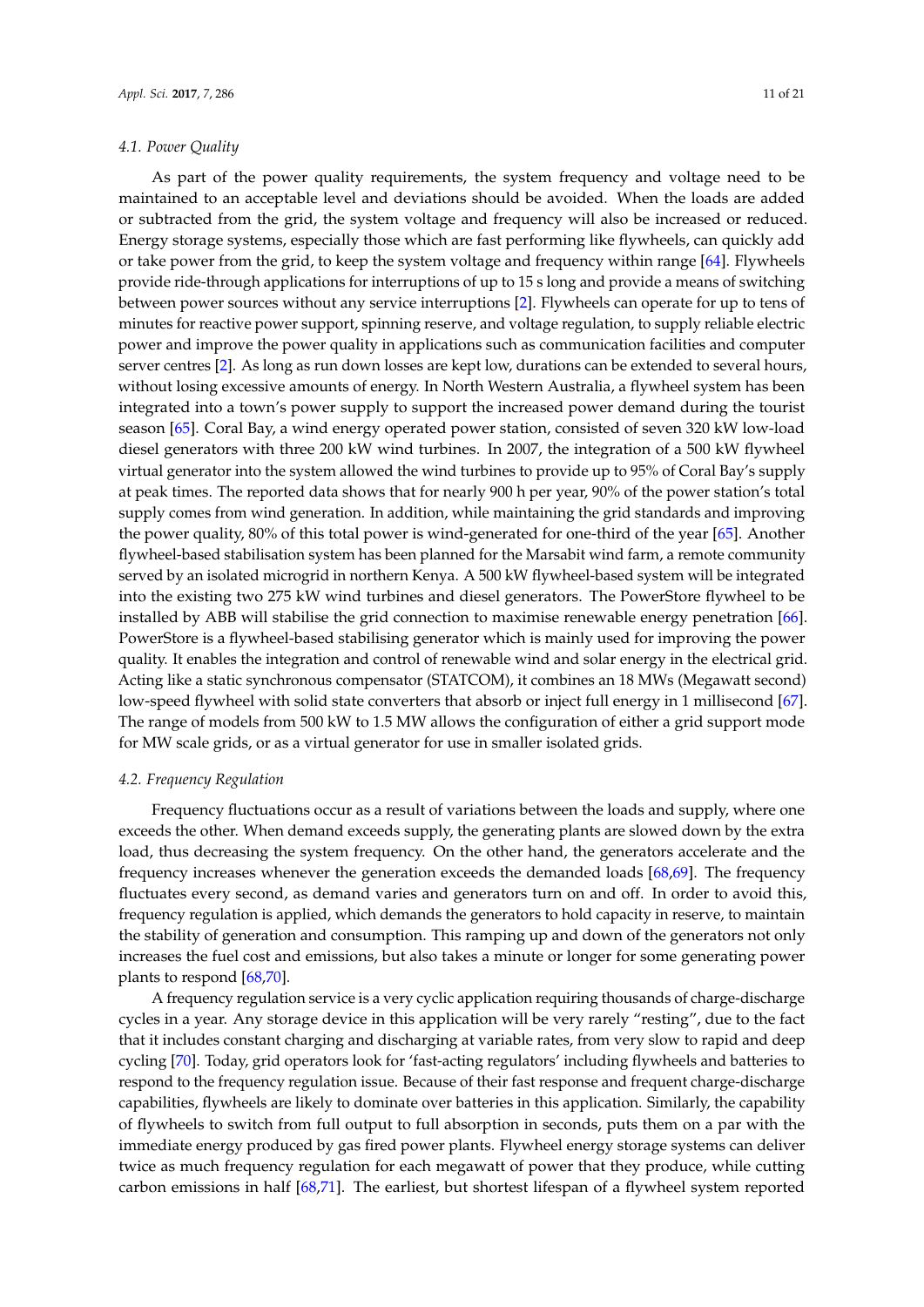for frequency regulation using renewables, was installed in Shimane, Japan, in 2003. This 200 kW Urenco Power Technology Flywheel was installed by Fuji electric to reduce system fluctuations due to wind generation. The diesel generators supporting the 1.8 MW wind turbines were operating at a higher efficiency when the flywheel system was integrated. The system was decommissioned in 2004, as Urenco abandoned power quality operated flywheels and removed all previously installed units [\[65\]](#page-19-1). The largest power rated FESS for frequency regulation is the Joint European Torus (JET) Fusion Flywheel of the European Atomic Energy Community (EURATOM) located in Oxfordshire, UK [\[72\]](#page-19-8). JET uses the grid for powering electromagnets, and for generating fields to confine and ohmically heat hydrogen plasma. Experiments typically last 20 s and draw 1000 MW—a large fraction of the local Didcot Power Station's capacity [\[73\]](#page-19-9). There are two large flywheels capable of supplying up to 400 MW for 30 s and an additional 300 MW power is pulled from the grid to combine with the FESS, in order to satisfy the peak consumption of the JET pulse. The JET flywheels are charged up from the grid for several minutes, then quickly discharged into the required loads. Hence, distribution network congestion is avoided by reducing the demand on the grid during experiments [\[74\]](#page-19-10). A 20 MW flywheel-based facility provides frequency regulations services to New York Independent System Operator (NYISO) in Stephentown, New York [\[29\]](#page-17-9). The facility is built and operated by Beacon Power and comprises 200 flywheels, each with a storage capacity of 100 kW. The tests during early trials showed that 1 MW of fast response flywheel storage could produce up to 30 MW of regulation service; two to three times better than an average Independent System Operator (ISO) generator. A second 20 MW frequency-regulation facility in the Hazle Township of Pennsylvania is commissioned by Spindle Grid Regulation, LLC. This zero emission facility is designed for 20 year-life and at least 100,000 full-depth discharge cycles. It is comprised of 200 Beacon Power's 100 kW (25 kWh) flywheels connected in parallel, which can respond in less than 2 s [\[75\]](#page-19-11).

#### *4.3. Voltage Sag Control*

Voltage sag problems are created due to load unbalance or faults in the power grid, causing a decrease in voltage magnitude. Voltage sags due to unbalanced loads occur when large amounts of power for a short period of time is absorbed by the load, which will decrease the voltage and cause voltage drop problems [\[69,](#page-19-5)[76\]](#page-19-12).

Voltage sag has become one of the major power quality problems affecting sensitive loads such as modem industrial manufacturing like semiconductor production, food processing and paper making, sensitive microprocessors, and high frequency power electronic devices [\[76\]](#page-19-12). Further drawbacks of voltage sag in three-phase power networks are increased line losses, neutral conductor overloads, and extra rotating losses in drives [\[69\]](#page-19-5). About 92% of the power quality problems are as a result of voltage sag and 80% of these occasions last for only 20–50 ms [\[76\]](#page-19-12).

Traditionally, voltage sag has been compensated for by generation reserves adding power to the system, when demanded. The recent approach is to engage energy storage systems in mitigating the voltage problems in power networks. The energy storage system is used to store the energy in times when excessive power is required, in order to keep the grid voltage fixed. This reduces the cost and eliminates the need for oversized generating units [\[69\]](#page-19-5).

FESS, with their excellent characteristics, can be viable alternatives to other storage systems for this application. Particularly, a fast response, high power density, and frequent charge-discharge cycle capability, are the best attributes of flywheels for voltage compensation applications [\[69\]](#page-19-5). A 10 MJ flywheel energy storage system for high quality electric power and reliable power supply from the distribution network, was tested in the year 2000. It was able to keep the voltage in the distribution network within 98%–102% and had the capability of supplying 10 kW of power for 15 min [\[9\]](#page-16-8). In 2005, a flywheel-based grid stabilising generator (PowerStore) commenced operation in Flores Island, Portugal. It has been used to perform a frequency and voltage ride through to safeguard conventional grids and allows the integration of renewable generation from wind and solar sources. The PowerStore with a 500 kW rated power and 60 s duration capability is still operational [\[65\]](#page-19-1).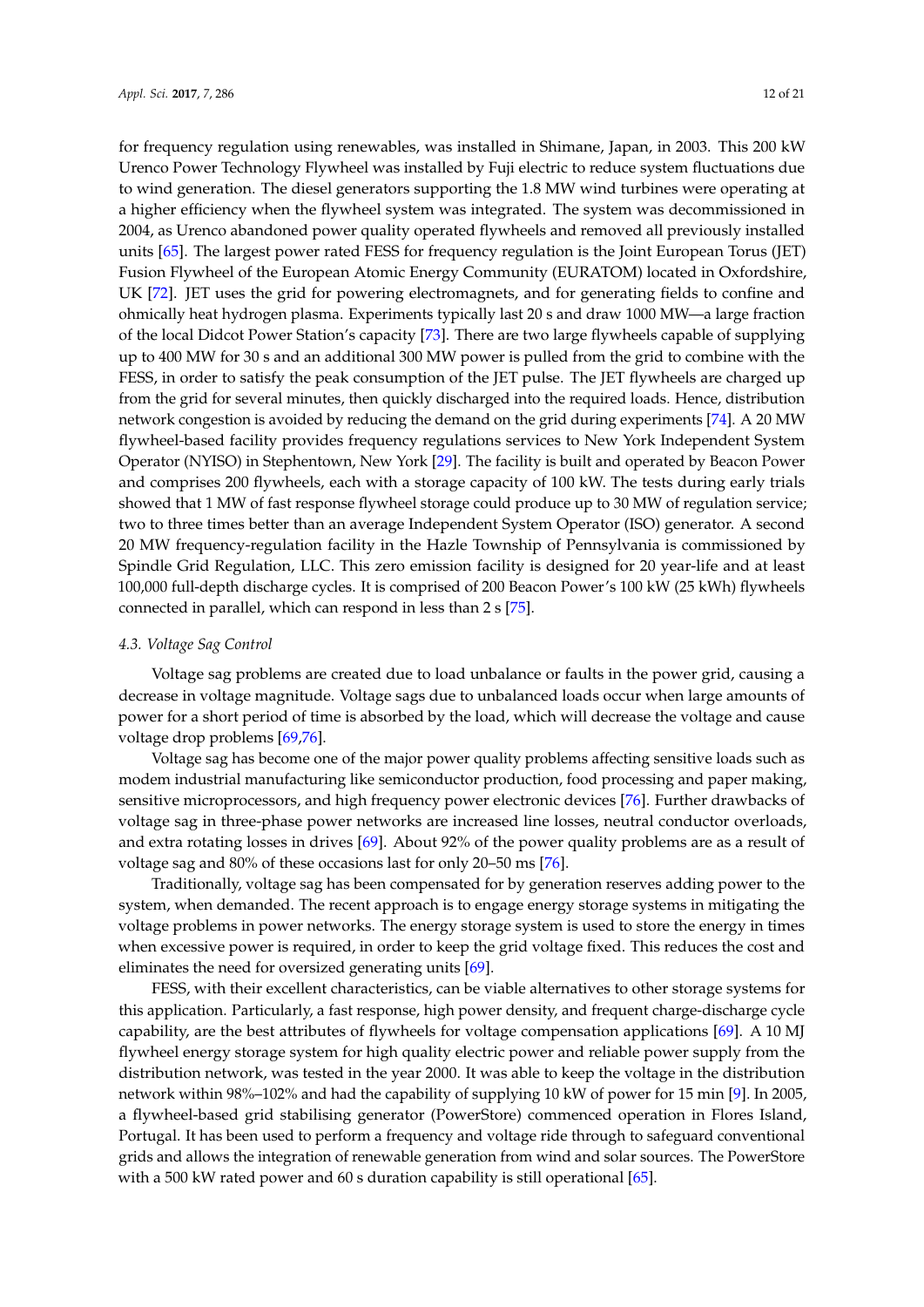#### *4.4. UPS*

A short term (seconds to minutes) energy storage device with control electronics is referred to as uninterruptible power supply (UPS). A UPS is one of the existing markets and the most successful application for high power flywheels to supply power for occasions which usually don't last longer than 15 s. More than 80% of the power outages last for less than a second [\[8\]](#page-16-7) and 97% of them last for less than 3 s [\[10\]](#page-16-9); however, this causes voltage and frequency problems, as well as power interruptions. In these applications, the UPS, as a backup storage, bridges the gap between the loss of the grid and the start of backup sources during an interruption.

The most developed and widely used storage medium in UPS applications is batteries. FESS can be used as a substitute for batteries or in combination with batteries in UPS systems [\[12\]](#page-16-10). In cases with only flywheels as a backup storage, sufficient power is provided by the flywheel to run the system, until the power source is restored or a standby power source comes online. Depending on the level of power required, 10–15 s of back up support is enough to meet the demand loads, without transferring to the generator set power [\[8,](#page-16-7)[10\]](#page-16-9). This is the case when power outages last less than 15 s. Meanwhile, in diesel-rotary UPS with diesel generators for long-term outages, the diesel engines commonly start and accept 100% load within 3–4 s and flywheels are best suited to bridge the power, until the generators are fully operated and synchronized. As a result, either scenario can be accomplished, with flywheels acting as energy storage systems for UPS applications.

In addition, flywheels are used in combination with batteries in UPS systems requiring longer durations. A flywheel can deal with shorter interruptions, while batteries can be saved for longer outages. This will save the battery from frequent charge-discharge, which will further increase its lifetime [\[12\]](#page-16-10). Usually, flywheels and batteries are combined for applications requiring a mix and match between energy density and cost, which cannot be otherwise achieved with one of these storage systems [\[71\]](#page-19-7). Many manufacturers around the world have developed flywheel systems for UPS. To name a few, one of the earliest flywheels for on-site power applications was built in Munchen, Germany, in 1973. It was rated for 155 MW power and 0.93 power factor, for a pulsed duration of 9.7 s. In the following years, this flywheel was complemented with two more flywheels to utilise a flywheel generator system for high energy fusion experiments. The system was fully commissioned in 1987 and the total rated power and pulsed duration capability of the system was increased to 387 MW and 12 s, respectively [\[65\]](#page-19-1). A hybrid microgrid supplying heat and electricity to an industrial/airport facility in an island in Alaska was commissioned in 1999. Originally consisting of a 225 kW wind turbine, and two 150 kW diesel generators, the system was upgraded with a 160 kW FESS by Beacon technology in 2014. In addition to efficiency improvements, it has also provided fuel savings of up to 30% [\[65\]](#page-19-1). Piller GmbH has installed a FESS in a combined heat and power station to supply a semiconductor facility in Dresden, Germany. The integrated 5 MW flywheel subsystem can supplement the 30 MW plant with 5 s storage [\[7\]](#page-16-6). A battery-free UPS system has been announced by VYCON to protect a light-out data centre located in Texas, US. The system will involve multiple 750 kVA double conversion UPS modules, paired with an 8 MW (300 kW power rating per unit) FESS. Deploying approximately 1MW of clean energy, a similar flywheel system has also been planned to protect EasyStreet Online Service's data centre in California, US [\[77\]](#page-19-13). Similarly, the control centre of Austin Energy is protected by a 4.8 MW flywheel UPS by VYCON. Austin Energy, one of the largest electric utilities in US, supplies approximately 400,000 customers and of a population of about one million. The attributes associated with a battery-free flywheel system are reduced downtime, no battery maintenance requirement, and savings on cooling of the environment for batteries.

# *4.5. Transportation*

In transportation, flywheels are used in hybrid and electric vehicles to store energy, for use when harsh acceleration is required or to assist with uphill climbs. In hybrid vehicles, the constant power is provided by the internal combustion engines to keep the vehicle running at a constant optimum speed, reducing fuel consumption, air and noise pollution, and extending the engine life by reducing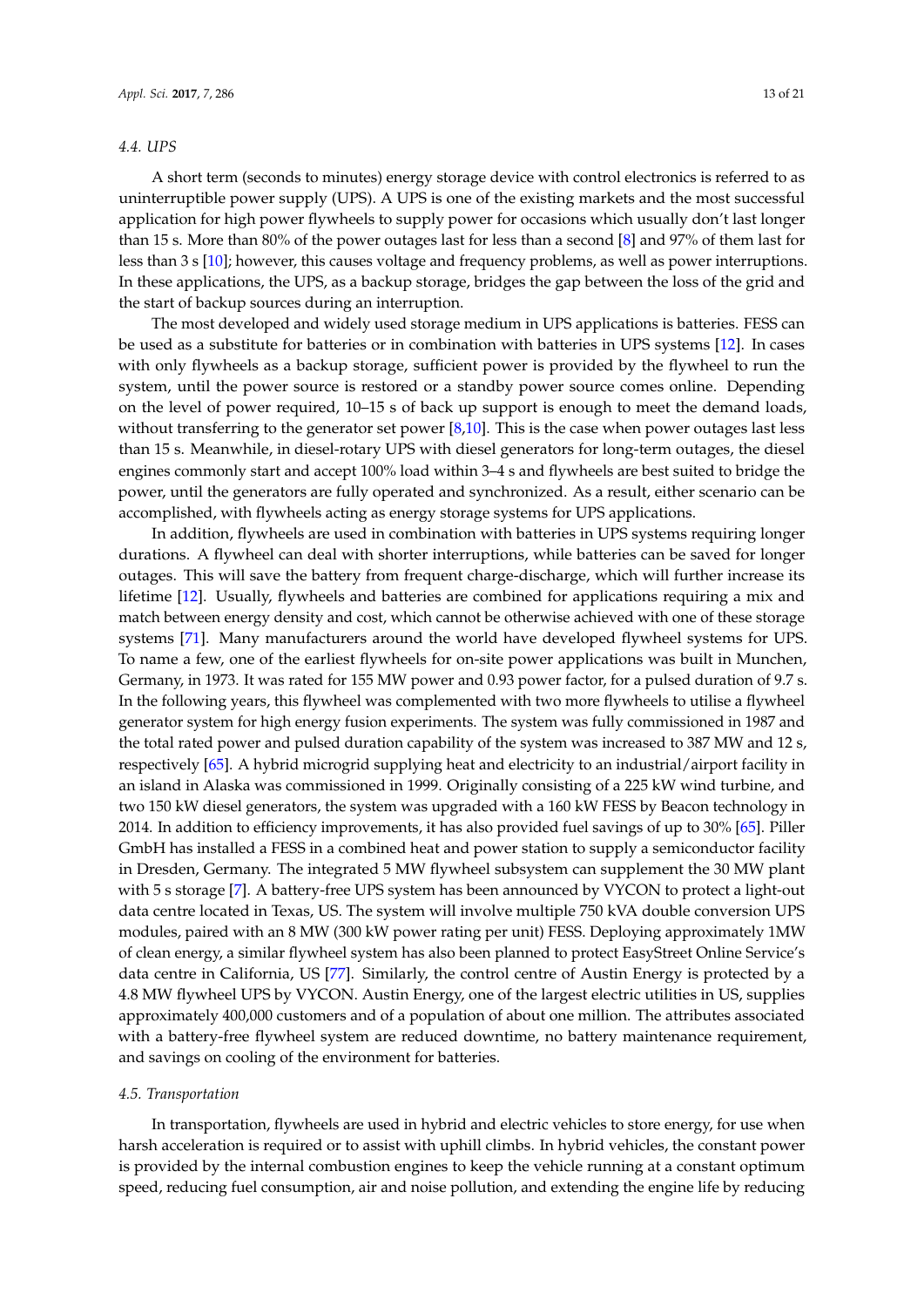maintenance requirements [\[7,](#page-16-6)[8\]](#page-16-7). At the same time, energy from regenerative braking during vehicle slowdown is stored in flywheels, which will be supplied back to provide a boost during acceleration or climbing hills [\[7,](#page-16-6)[8,](#page-16-7)[59\]](#page-18-17). The only competitors to flywheels in hybrid vehicle applications are chemical batteries and ultra-capacitors. However, ultra-capacitors suffer from a low energy density and higher cost. Flywheels rank better than batteries based on their longer life time, higher power density, higher efficiency, and frequent charge-discharge capability [\[8\]](#page-16-7). Furthermore, flywheels are developed for rail applications, both for hybrid and electric systems. They also find a place in gas turbine trains for the same purpose. The desired speed and maximum weight of the train determines the power and energy requirements. It is estimated that 30% of the braking energy could be recovered by this system, due to receptivity issues [\[8\]](#page-16-7). In electrical vehicles with chemical batteries as their source of propulsion, flywheels are considered to cope well with a fluctuating power consumption. This will prolong the lifetime of the battery as its charge-discharge cycles become more regular [\[10\]](#page-16-9). In train energy recovery systems, flywheels are installed at stations or substations to recover energy through regenerative braking, and supply it back into the system for traction purposes. Flywheels are well suited for this application due to the high rate of charge-discharge cycles needed. In addition, it allows voltage sag control for transmission and distribution lines, without increasing the line capacity of the railway. A number of flywheels for trackside energy recovery systems have been demonstrated by URENCO and Calnetix [\[78\]](#page-19-14). In April 2014, VYCON Inc. installed a FESS for the Los Angeles Country Metropolitan Transportation Authority (LA Metro) Red line (MRL), to recover the braking energy from trains. MRL provides rail subway service connecting downtown to San Fernando Valley through six-car trains with AC or DC traction systems [\[79\]](#page-19-15). VYCON's flywheel, known as Metro's Wayside Energy Storage Substation (WESS), can recover 66% of the braking train energy [\[80\]](#page-19-16). The collected data, after six months of operation, showed 20% energy savings (approximately 541 MWh), which is enough to power 100 average homes in California [\[79\]](#page-19-15). A total of 190 metro systems operating in 9477 stations and approximately 11,800 km of track has been reported globally [\[13\]](#page-16-11). The introduction of energy storage into rail transit for braking energy recovery can potentially reduce 10% of the electricity consumption, while achieving cost savings of \$90,000 per station [\[81\]](#page-19-17). Flywheels are also used in roller coaster launch systems to accumulate the energy during downhill movements and then rapidly accelerate the train to reach uphill positions, using electromagnetic, hydraulic, and friction wheel propulsion [\[82\]](#page-19-18). The Incredible Hulk roller coaster at an adventure theme park in Orlando, Florida, uses several 4500 kg flywheels to propel the system. The flywheels charge continuously at about 200 kW and then discharge at 8 MW, to launch the train [\[13\]](#page-16-11). Since the late 2000s, the use of flywheel hybrid storage systems in motorsports has seen major developments, beginning with Formula 1 and followed by the highest class of World Endurance Championship (WEC) [\[13\]](#page-16-11). Williams Hybrid Power (WHP), part of Williams Group of companies, pioneered the use of flywheel energy storage in motorsport. WHP's electric flywheel was used in Porsche Motorsport on their 2010 911 GT3 R Hybrid endurance racing car. This car competed in several endurance races in 2010, including the 24 h Nürburgring race, where it led the race by two laps until 22nd h, before retiring due to an engine-related failure-an unrelated problem to the hybrid system. The following year, the GT3 R secured first position in the VLN race at the Nordschleiefe [\[83\]](#page-19-19). Porsche hybrid's latest version, the 918 RSR hybrid concept sports car with electric flywheel energy storage, was announced at the 2010 Detroit Motorshow. In March 2012, WHP was announced as the hybrid energy storage supplier for Audi R18 e-tron Quattro. WHP's entirely new design flywheel (150 kW power, 45,000 rpm speed) for Audi made history by becoming the first hybrid car to win Le Mans, the most demanding race in the world, in 2010, 2013, and 2014 [\[84\]](#page-19-20). In public transport, city buses are an ideal application for electric flywheel hybridisation, due to their higher mass and frequent start-stop nature. The technology can save fuel and reduce greenhouse gas emissions by up to 30% [\[83\]](#page-19-19). WHP started developing flywheel energy storage for use in buses for the Go-Ahead Group in March 2012. It also developed a kinetic energy recovery system (KERS) for GKN Gyrodrive in April 2014. The GKN has recently demonstrated a design for use in city buses [\[85\]](#page-19-21).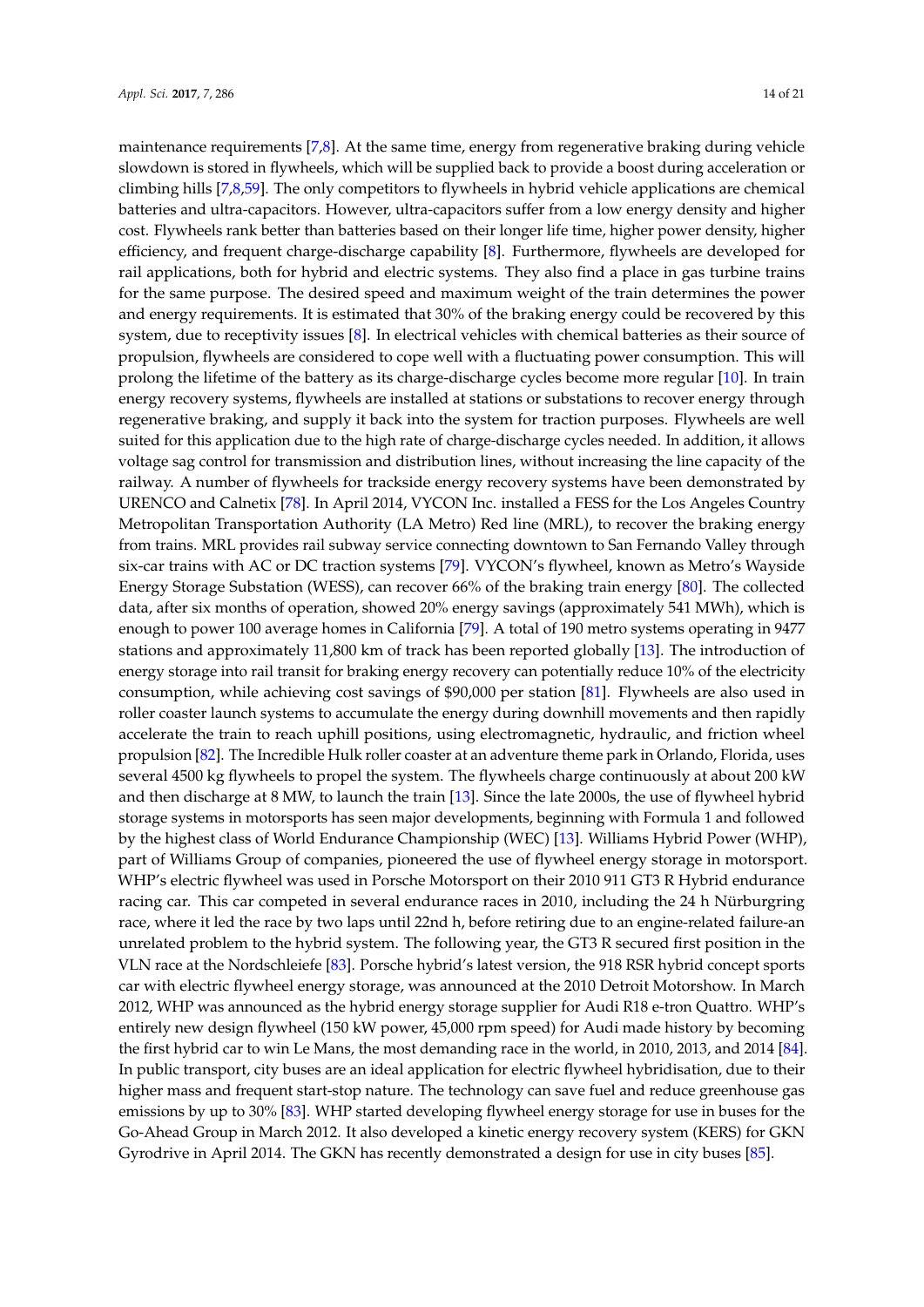#### *4.6. Spacecraft*

Flywheels find applications in space vehicles where the primary source of energy is the sun, and where the energy needs to be stored for the periods when the satellite is in darkness [\[7](#page-16-6)[,8\]](#page-16-7). FES for the international space station (ISS) was discussed in 1961 and was first proposed in the 1970s [\[7\]](#page-16-6). For the past decade, the NASA Glenn Research Centre (GRC) has been interested in developing flywheels for space vehicles. Initially, designs used battery storage, but now, FES are being considered in combination with or to replace batteries [\[7](#page-16-6)[,8\]](#page-16-7). The combined functionality of batteries and flywheels will improve the efficiency, and reduce the spacecraft mass and cost [\[7\]](#page-16-6). The proposed flywheel system for NASA has a composite rotor and magnetic bearings, capable of storing an excess of 15 MJ and peak power of 4.1 kW, with a net efficiency of 93.7%. Based on the estimates by NASA, replacing space station batteries with flywheels will result in more than US\$200 million savings [\[7](#page-16-6)[,8\]](#page-16-7). It has been reported that a flywheel system would be significantly smaller and offer a better weight reduction than the use of  $NiH<sub>2</sub>$  battery devices for use on EOS-AMI-type spacecraft. It has been shown that the flywheel offers a 35% reduction in mass, 55% reduction in volume, and a 6.7% area reduction for solar array [\[86\]](#page-20-0). FESS is the only storage system that can accomplish dual functions, by providing satellites with renewable energy storage in conjunction with attitude control [\[24](#page-17-4)[,25\]](#page-17-5).

#### *4.7. Renewables*

Flywheels can assist in the penetration of wind and solar energy in power systems by improving system stability. The fast response characteristics of flywheels make them suitable in applications involving RES for grid frequency balancing. Power oscillations due to solar and wind sources are compensated for by storing the energy during sunny or windy periods, and are supplied back when demanded [\[9](#page-16-8)[,10\]](#page-16-9). Flywheels can be used to rectify the wind oscillations and improve the system frequency; whereas, in solar systems, they can be integrated with batteries to improve the system output and elongate the battery's operational lifetime [\[9\]](#page-16-8).

The authors in [\[18\]](#page-16-16) indicate that the formation of a hybrid system by the addition of wind turbines and photovoltaic panels could not result in fuel savings, as expected. This is because diesel generators, even unloaded, will consume up to 40% fuel. Diesel generators should only be started when demanded and shut down most of the time. Therefore, flywheel energy storage systems can reduce frequent start/shut-down cycles of the diesel generators; thus reducing fuel consumption and bridging the power fluctuations [\[18\]](#page-16-16). The current authors see a great benefit of flywheels backing up solar PV, since they can cope with the high cycles due to the cloud passing, yet provide ride through, as long as standing losses are kept low. There has been a wide range of flywheel systems developed for the penetration of renewable energy systems. For example, ABB's PowerStore, Urenco Power, Beacon Power, and VYCON technology, have all provided flywheel-based systems for wind and solar applications. On a larger scale, the world's first high penetration solar PV diesel power stations were installed in 2010, supplying the towns of Nullagine and Marble Bar in Western Australia. A FESS is operated as a UPS system, to allow maximum solar power injection during sunshine and ramp up diesel generators when the sun is obscured. This enables a saving of 405,000 litres of fuel and 1100 metric tons of greenhouse gas emissions each year. Moreover, the integration of flywheels in the system has helped the PV system to supply 60% of the average daytime energy for both towns, generating 1 GWh of renewable energy per year [\[65\]](#page-19-1).

#### *4.8. Military*

In the military, a recent trend has been towards the inclusion of electricity in military applications, such as in ships and other ground vehicles, as well as for weapons, navigation, communications, and their associated intelligent systems. This use of electric energy at different rates and different power levels requires energy storage to respond rapidly and reliably to this variable energy demand [\[8\]](#page-16-7). Hybrid electric power is essential for future combat vehicles, based on their planned electrically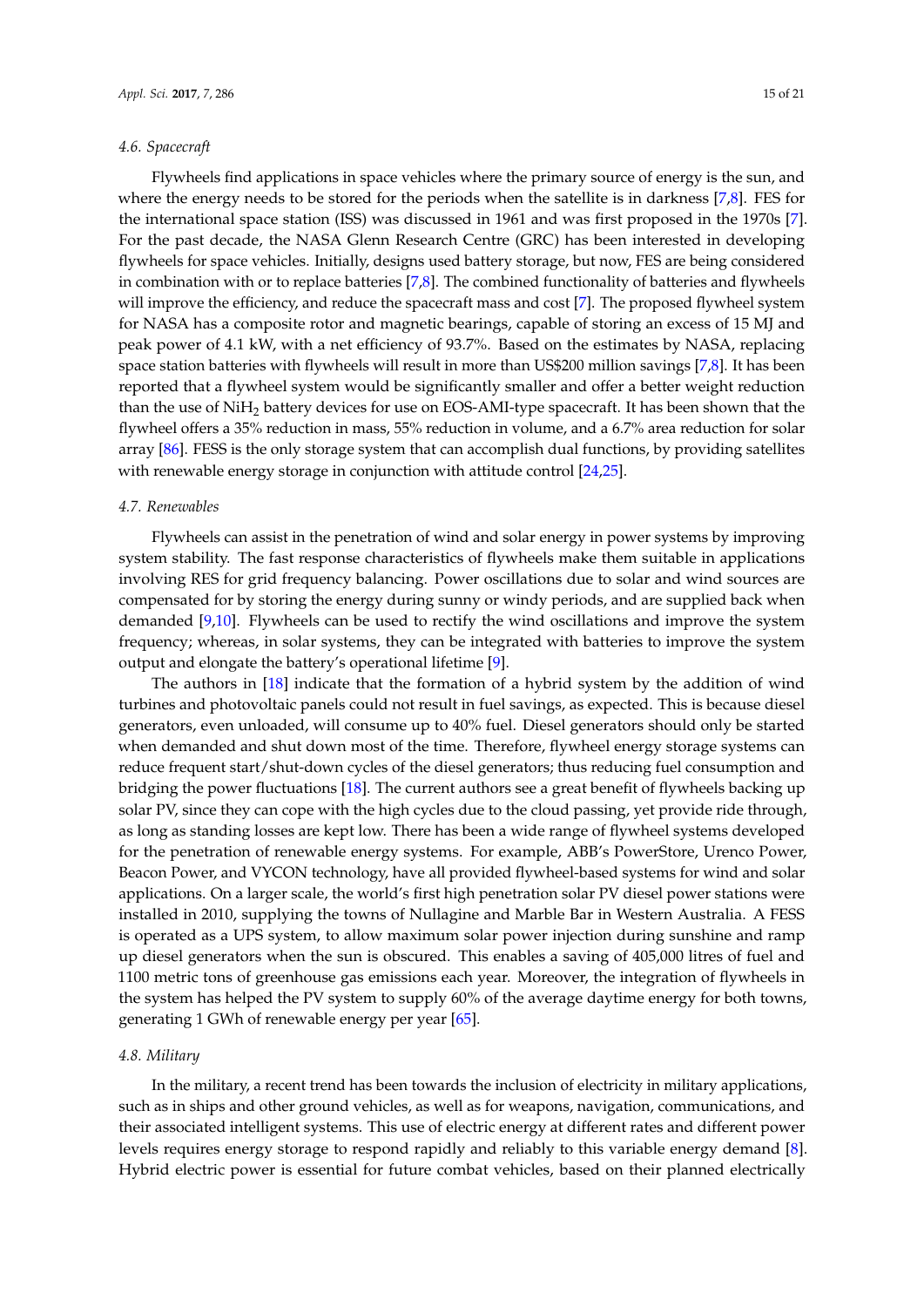powered applications. Flywheels appear as an appropriate energy storage technology for these applications. They are combined with supercapacitors to provide power for high speed systems requiring power in less than 10  $\mu$ s.

Flywheels are also likely to find applications in the launching of aircraft from carriers. Currently, these systems are driven by steam accumulators to store the energy; however, flywheels could replace these accumulators to reduce the size of the power generating systems that would otherwise be sized for the peak power load [\[8\]](#page-16-7). A FESS is integrated into a microgrid serving the US Marine Corp in California, to provide energy storage applications throughout the entire distributed generation at the base [\[65\]](#page-19-1). The purpose of the project is to provide energy security to military facilities using renewable energy. It is a network of interconnected smaller microgrids that are nested into a 1.1 MW bigger-scale microgrid, that include solar PV systems, diesel generators, batteries, and 60 kW, 120 kWh FESS [\[87\]](#page-20-1). The flywheel storage is intended to decrease the dependency on diesel generators by about 40% and provide peak shaving applications by mainly supplying high power loads such as elevators. In addition to extending the lifespan of the batteries, the FESS is estimated to work for 50,000 cycles and have a lifespan of 25 years [\[87\]](#page-20-1).

#### <span id="page-15-0"></span>**5. Recommendations for Future Research**

Although the flywheel is one of the earliest forms of energy storage, compact, reliable, low maintenance flywheels have only become available relatively recently. The numbers produced have been small, and the use of more exotic materials and their processing, such as carbon fibre composites, have kept the cost at about five times higher than steel flywheels [\[10,](#page-16-9)[18\]](#page-16-16). New, innovative designs based on steel overcome the concern about safety for highly stressed rotors, which can now operate at much higher tip speeds than was considered safe for monolithic steel rotors [\[88\]](#page-20-2). Steel has the benefit that the material and processing routes are well established and understood to the supply base which is already there, for low cost manufacturing at the all critical batch scales of 10 s to 1000 s. Steel is easily recyclable in comparison to batteries, although recycling will not need to be done for decades given an effective infinite calendar life and cycle life of many 10 s of thousands.

Another concern relates to the charge holding ability of flywheels, since the losses in currently available flywheels are high. These losses are mechanical (drag, bearing, friction), electrical (hysteresis, eddy current, copper), and power converter-related (switching and conduction) [\[89\]](#page-20-3). If flywheel losses can be kept to around 10%–20% run down per 24 h, given the available technologies and the lower speeds of the steel flywheel, the possibility for these applications is certainly promising. The vacuum needed for this is not unduly high and will be held by means of a hermetically sealed system, only requiring occasional re-pumping. The majority of the weight can be levitated on passive magnetic bearings, with inevitable losses in the lightly loaded ball bearing system being well within the 20% run down loss allowance. The remaining loss is the electromagnetic drag in the generator and this depends on the design. Since a flywheel for this duty is likely to have an electrical machine of kW rating similar to the kWh rating, numerically, the electromagnetic drag of a well-designed system can also be kept within the loss budget.

#### **6. Conclusions**

This paper has presented a critical review of FESS with reference to its main components and applications. The structure and components of the flywheel are introduced and the main types for electric machines, power electronics, and bearing systems for flywheel storage systems are described in detail. The main applications of FESS in power quality improvement, uninterruptible power supply, transportation, renewable energy systems, and energy storage are explained, and some commercially available flywheel storage prototypes, along with their operation under each application, are also mentioned. FESS offer the unique characteristics of a very high cycle and calendar life, and are the best technology for applications which demand these requirements. A high power capability, instant response, and ease of recycling are additional key advantages. Given the demand for ESS is expanding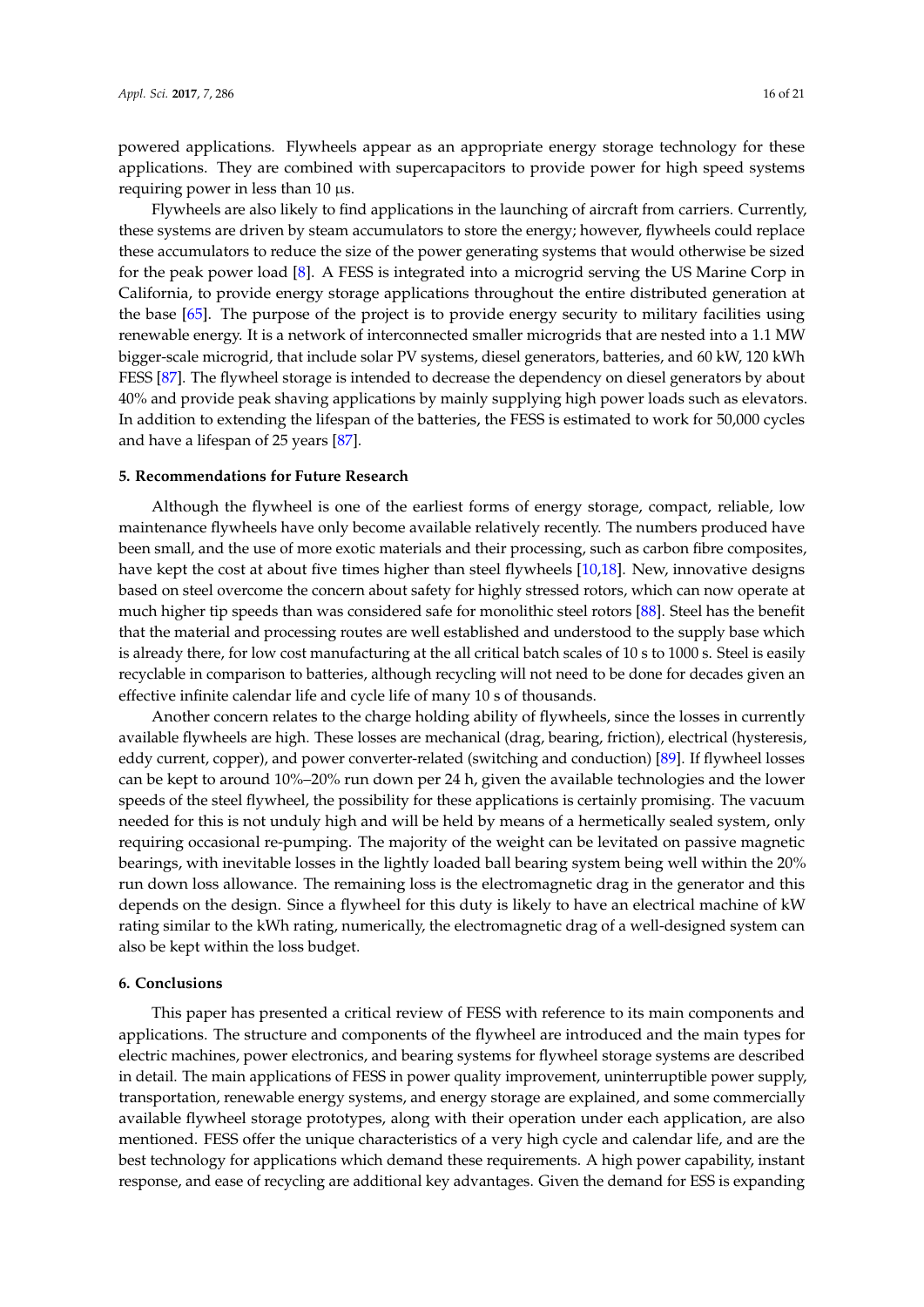substantially, and that FESS has these unique attributes, the future for FESS remains very bright, even in a time when the cost of Li-ion and other chemistry battery technology continues to reduce. Future work will include the detailed modelling and analysis of a flywheel system for backup power and grid support applications.

**Acknowledgments:** This work has been funded by European Union's Erasmus Mundus under INTACT project, the City University Graduate School and the City Future Fund.

**Conflicts of Interest:** The authors declare no conflict of interest.

# **References**

- <span id="page-16-0"></span>1. Medina, P.; Bizuayehu, A.W.; Catalao, J.P.S.; Rodrigues, E.M.G.; Contreras, J. Electrical Energy Storage Systems: Technologies' State-of-the-Art, Techno-economic Benefits and Applications Analysis. In Proceedings of the 47th Hawaii International Conference on System Sciences, Waikoloa, HI, USA, 6–9 January 2014; pp. 2295–2304.
- <span id="page-16-1"></span>2. Chen, H.; Cong, T.N.; Yang, W.; Tan, C.; Li, Y.; Ding, Y. Progress in electrical energy storage system: A critical review. *Prog. Nat. Sci.* **2009**, *19*, 291–312. [\[CrossRef\]](http://dx.doi.org/10.1016/j.pnsc.2008.07.014)
- <span id="page-16-3"></span>3. Hadjipaschalis, I.; Poullikkas, A.; Efthimiou, V. Overview of current and future energy storage technologies for electric power applications. *Renew. Sustain. Energy Rev.* **2009**, *13*, 1513–1522. [\[CrossRef\]](http://dx.doi.org/10.1016/j.rser.2008.09.028)
- <span id="page-16-2"></span>4. Del Granado, P.C.; Wallace, S.W.; Pang, Z. The value of electricity storage in domestic homes: A smart grid perspective. *Energy Syst.* **2014**, *5*, 211–232. [\[CrossRef\]](http://dx.doi.org/10.1007/s12667-013-0108-y)
- <span id="page-16-4"></span>5. Fu, B.Q.; Hamidi, A.; Nasiri, A.; Bhavaraju, V.; Krstic, S.B. The Role of Energy Storage in a Microgrid Concept. *IEEE Electr. Mag.* **2013**, *1*, 21–29. [\[CrossRef\]](http://dx.doi.org/10.1109/MELE.2013.2294736)
- <span id="page-16-5"></span>6. Vafakhah, B.; Masiala, M.; Salmon, J.; Knight, A. Emulation of flywheel energy storage systems with a PMDC machine. In Proceedings of the 18th IEEE International Conference on Electric Machines, Vilamoura, Algarve, Portugal, 6–9 September 2008; pp. 1–6.
- <span id="page-16-6"></span>7. Liu, H.; Jiang, J. Flywheel energy storage—An upswing technology for energy sustainability. *Energy Build.* **2007**, *39*, 599–604. [\[CrossRef\]](http://dx.doi.org/10.1016/j.enbuild.2006.10.001)
- <span id="page-16-7"></span>8. Hebner, R.; Beno, J.; Walls, A. Flywheel batteries come around again. *IEEE Spectr.* **2002**, *39*, 46–51. [\[CrossRef\]](http://dx.doi.org/10.1109/6.993788)
- <span id="page-16-8"></span>9. Bolund, B.; Bernhoff, H.; Leijon, M. Flywheel energy and power storage systems. *Renew. Sustain. Energy Rev.* **2007**, *11*, 235–258. [\[CrossRef\]](http://dx.doi.org/10.1016/j.rser.2005.01.004)
- <span id="page-16-9"></span>10. Sebastián, R.; Alzola, R.P. Flywheel energy storage systems: Review and simulation for an isolated wind power system. *Renew. Sustain. Energy Rev.* **2012**, *16*, 6803–6813. [\[CrossRef\]](http://dx.doi.org/10.1016/j.rser.2012.08.008)
- 11. Emadi, A.; Nasiri, A.; Bekiarov, S.B. *Uninterruptable Power Supplies and Active Filters*; Illinois Institute of Technology: Chicago, IL, USA; CRC Press: Washington, DC, USA, 2005.
- <span id="page-16-10"></span>12. DOE/EE. *Flywheel Energy Storage. An Alternative to Batteries for Uninterruptible Power Sypply Systems*; U.S Department of Energy (DOE), Energy Efficiency and Renewable Energy: Washington, DC, USA, 2003.
- <span id="page-16-11"></span>13. Bender, D. *Flywheels*; Sandia Report; Sandia National Laboratories: Albuquerque, ME, USA, 2015.
- <span id="page-16-12"></span>14. Sabihuddin, S.; Kiprakis, A.; Mueller, M. A Numerical and Graphical Review of Energy Storage Technologies. *Energies* **2014**, *8*, 172–216. [\[CrossRef\]](http://dx.doi.org/10.3390/en8010172)
- <span id="page-16-13"></span>15. Farhadi, M.; Member, S.; Mohammed, O. Energy Storage Technologies for High-Power Applications. *IEEE Trans. Ind. Appl.* **2016**, *52*, 1953–1961. [\[CrossRef\]](http://dx.doi.org/10.1109/TIA.2015.2511096)
- <span id="page-16-14"></span>16. Daoud, M.I.; Abdel-Khalik, A.S.; Massoud, A.; Ahmed, S.; Abbasy, N.H. On The Development of Flywheel Storage Systems for Power System Applications: A Survey. In Proceedings of the 20th International Conference on Electrical Machines ( ICEM), Marseille, France, 2–5 September 2012; pp. 2119–2125.
- <span id="page-16-15"></span>17. Kenny, B.H.; Kascak, P.E.; Jansen, R.; Dever, T. Control of a High Speed Flywheel System for Energy Storage in Space Applications. *IEEE Trans. Ind. Appl.* **2005**, *41*, 1029–1038. [\[CrossRef\]](http://dx.doi.org/10.1109/TIA.2005.851021)
- <span id="page-16-16"></span>18. Pena-Alzola, R.; Sebastián, R.; Quesada, J.; Colmenar, A. Review of Flywheel based Energy Storage Systems. In Proceedings of the 2011 International Conference on Power Engineering, Energy and Electrical Drives, Malaga, Spain, 11–13 May 2011.
- <span id="page-16-17"></span>19. Yu, Y.; Wang, Y.; Sun, F. The Latest Development of the Motor/Generator for the Flywheel Energy Storage System. In Proceedings of the 2011 International Conference on Mechatronic Science, Electric Engineering and Computer (MEC), Jilin, China, 19–22 August 2011; pp. 1228–1232.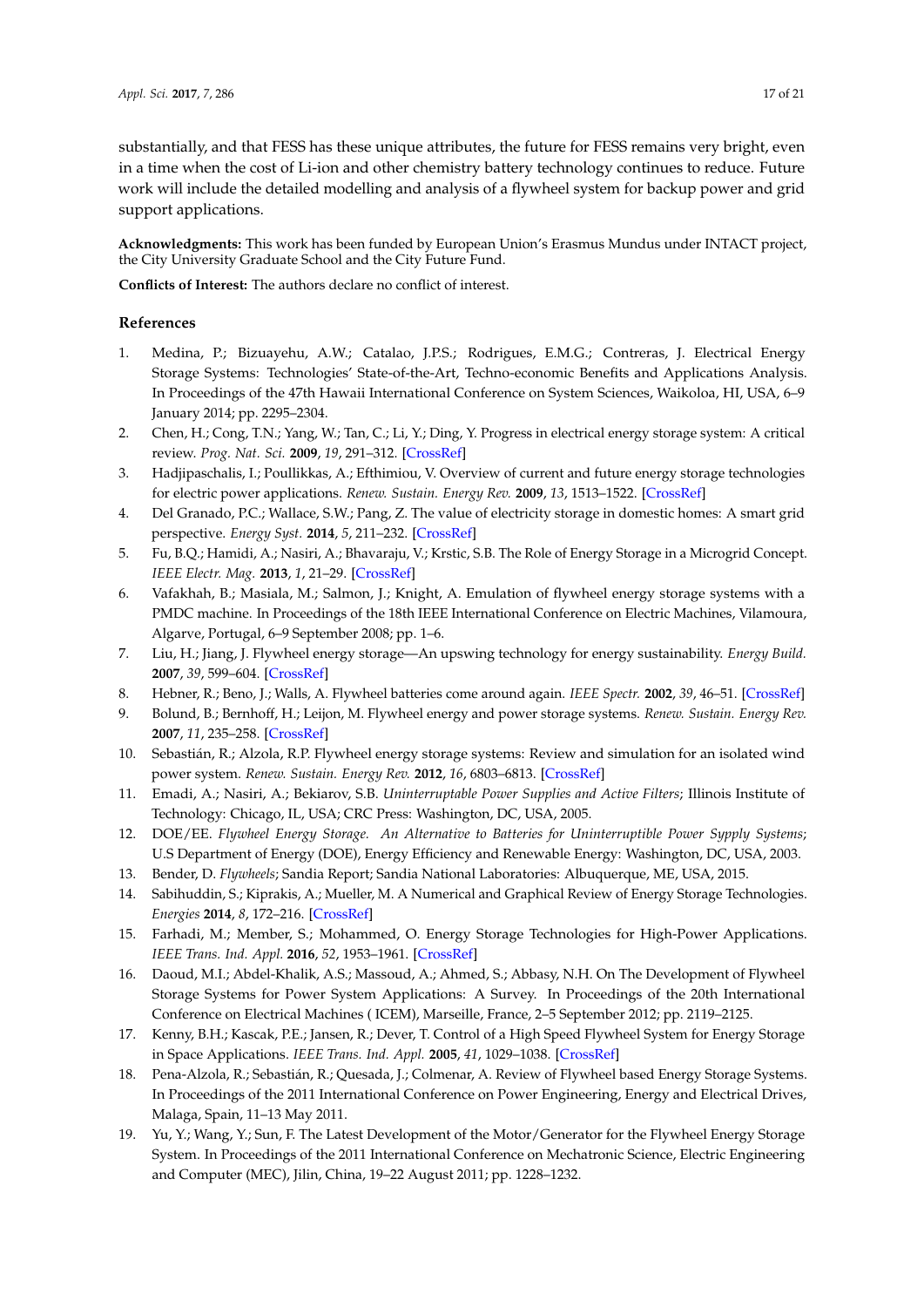- <span id="page-17-0"></span>20. Awadallah, M.A.; Venkatesh, B. Energy Storage in Flywheels: An Overview Le stockage dénergie dans les volants: Apercu. *Can. J. Electr. Comput. Eng.* **2015**, *38*, 183–193. [\[CrossRef\]](http://dx.doi.org/10.1109/CJECE.2015.2420995)
- <span id="page-17-1"></span>21. Genta, G. *Kinetic Energy Storage: Theory and Practice of Advanced Flywheel Systems*; Butterworth Heinemann Ltd.: London, UK, 1985.
- <span id="page-17-2"></span>22. Shelke, P.R.S.; Dighole, D.G. A Review paper on Dual Mass Flywheel system. *Int. J. Sci. Eng. Technol. Res.* **2016**, *5*, 326–331.
- <span id="page-17-3"></span>23. Östergard, R. Flywheel Energy Storage—A Conceptual Study. Master's Thesis, Uppsala Universitet, Uppsala, Sweden, 2011.
- <span id="page-17-4"></span>24. Babuska, V.; Beatty, S.; DeBlonk, B.; Fausz, J. A review of technology developments in flywheel attitude control and energy transmission systems. In Proceedings of the 2004 IEEE Aerospace Conference, Big Sky, MT, USA, 6–13 March 2004; Volume 4, pp. 2784–2800.
- <span id="page-17-5"></span>25. Bitterly, J.G. Flywheel technology past, present, and 21st century projections. In Proceedings of the Thirty-Second Intersociety Energy Conversion Engineering Conference (IECEC-97), Honolulu, HI, USA, 27 July–1 August 1997; Volume 4, pp. 2312–2315.
- <span id="page-17-6"></span>26. Pena-Alzola, R.; Campos-Gaona, D.; Martin, O. Control of Flywheel Energy Storage Systems as Virtual Synchronous Machines for Microgrid. In Proceedings of the 2015 IEEE 16th Workshop on Control Modelling for Power Electronics (COMPEL), Vancouver, BC, Canada, 12–15 July 2015; Volume 1, pp. 1–7.
- <span id="page-17-7"></span>27. De Oliveira, J.G. Power Control Systems in a Flywheel based All-Electric Driveline. Ph.D. Thesis, Uppsala Universitet, Uppsala, Sweden, 2011.
- <span id="page-17-8"></span>28. Parfomak, P.W. *Energy Storage for Power Grids and Electric Transportation: A Technology Assessment*; Congressional Research Services: Washington, DC, USA, 2012.
- <span id="page-17-9"></span>29. Akhil, A.A.; Huff, G.; Currier, A.B.; Kaun, B.C.; Rastler, D.M.; Chen, S.B.; Cotter, A.L.; Bradshaw, D.T.; Gauntlett, W.D. *DOE/EPRI 2013 Electricity Storage Handbook in Collaboration with NRECA*; U.S. Department of Energy: Oak Ridge, TN, USA, 2013.
- <span id="page-17-10"></span>30. Su, W.; Jin, T.; Wang, S. Modeling and Simulation of Short-term Energy Storage: Flywheel. In Proceedings of the 2010 International Conference on Advances in Energy Engineering Modeling (ICAEE), Beijing, China, 19–20 June 2010; pp. 9–12.
- 31. Meng, Y.M.; Li, T.C.; Wang, L. Simulation of controlling methods to flywheel energy storage on charge section. In Proceedings of the Third International Conference on Electric Utility Deregulation and Restructuring and Power Technologies (DRPT 2008), Nanjing, China, 6–9 April 2008; pp. 2598–2602.
- <span id="page-17-11"></span>32. Guo, Z.; Mu, X.; Bai, Z.; Cao, B. Research on the control of flywheel battery. *J. Appl. Sci.* **2007**, *7*, 3312–3316.
- 33. Zhang, X.; Yang, J. An improved discharge control strategy with load current and rotor speed compensation for high-speed flywheel energy storage system. In Proceedings of the 17th International Conference on Electrical Machines and Systems (ICEMS), Hangzhou, China, 22–25 October 2014; pp. 318–324.
- <span id="page-17-12"></span>34. Samineni, S.; Johnson, B.K.; Hess, H.L.; Law, J.D. Modeling and Analysis of a Flywheel Energy Storage System with a Power Converter Interface. In Proceedings of the International Conference on Power Systems Transients (IPST 2003), New Orleans, LA, USA, 1–4 June 2003; Volume 4, pp. 1–6.
- <span id="page-17-13"></span>35. Bakay, L.; Dubois, M.; Viarouge, P.; Ruel, J. Mass-losses relationship in an optimized 8-pole radial AMB for Long Term Flywheel Energy Storage. In Proceedings of the IEEE AFRICON 2009, Nairobi, Kenya, 23–25 September 2009; pp. 1–5.
- <span id="page-17-14"></span>36. Dynamic Boosting Systems (DBS). Laminated Steel Energy Storage Flywheel Technology. Available online: <http://dynamicboost.com/flywheel-technology-energy-storage> (accessed on 5 February 2017).
- <span id="page-17-15"></span>37. Chang, L. Comparison of AC drives for electric vehicles—A report on experts' opinion survey. *IEEE Aerosp. Syst. Mag.* **1994**, *9*, 7–11. [\[CrossRef\]](http://dx.doi.org/10.1109/62.311235)
- <span id="page-17-16"></span>38. Carrillo Arroyo, E.L. Modeling and Simulation of Permanent Magnet Synchronous Motor Drive System. Master's Thesis, University Of Puerto Rico, San Juan, Puerto Rico, 2006.
- <span id="page-17-17"></span>39. Mounika, K.; Babu, B.K. Sinusoidal and Space Vector Pulse Width Modulation for Inverter. *Int. J. Eng. Trends Technol.* **2013**, *4*, 1012–1017.
- <span id="page-17-18"></span>40. Rashid, M.H.; Kumar, N.; Kulkarni, A.R. *Power Electronics: Devices, Circuits, and Applications*, 4th ed.; Pearson: Essex, UK, 2014.
- <span id="page-17-19"></span>41. Zhou, L.; Qi, Z.P. Modeling and control of a flywheel energy storage system for uninterruptible power supply. In Proceedings of the 2009 International Conference on Sustainable Power Generation and Supply, Nanjing, China, 6–7 April 2009; pp. 1–6.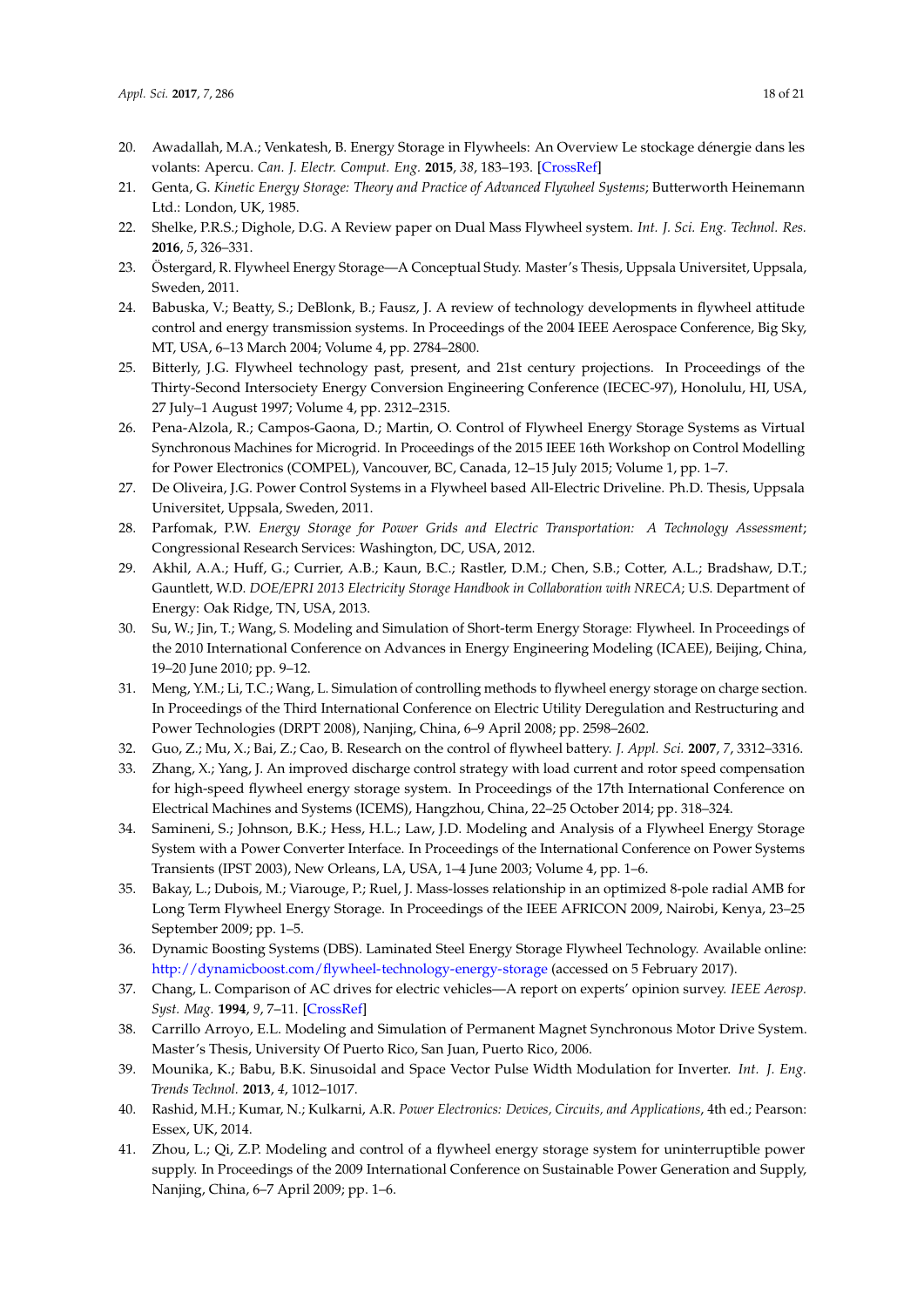- <span id="page-18-0"></span>42. Khaterchi, M.; Belhadj, J.; Elleuch, A.M. Participation Of Direct Drive Wind Turbine To The Grid Ancillary Services Using A Flywheel Energy Storage System. In Proceedings of the IEEE 2010 7th International Multi-Conference on Systems, Signals Devices, Amman, Jordan, 27–30 June 2010.
- <span id="page-18-1"></span>43. Gayathri, N.S.; Senroy, N. Wind turbine with flywheel for improved power smoothening and LVRT. In Proceedings of the IEEE Power and Energy Society General Meeting, Vancouver, BC, Canada, 21–25 July 2013; pp. 1–5.
- <span id="page-18-2"></span>44. Rashid, M. *Power Electronics Handbook*, 3rd ed.; Butterworth Heinemann: London, UK, 2011.
- <span id="page-18-3"></span>45. Wilamoswski, B.M.; Irwin, J.D. The Industrial Electronics Handbook: Power Electronics And Motor Drives. In *Power Electronics and Motor Drives*, 2nd ed.; CRC Press, Taylor and Francis Group: New York, NY, USA, 2011.
- <span id="page-18-4"></span>46. Suvire, G.O.; Molina, M.G.; Mercado, P.E. Improving the Integration of Wind Power Generation Into AC Microgrids Using Flywheel Energy Etorage. *IEEE Trans. Smart Grid* **2012**, *3*, 1945–1954. [\[CrossRef\]](http://dx.doi.org/10.1109/TSG.2012.2208769)
- <span id="page-18-5"></span>47. Friedli, T.; Kolar, J.W.; Rodriguez, J.; Wheeler, P.W. Comparative evaluation of three-phase AC-AC matrix converter and voltage DC-link back-to-back converter systems. *IEEE Trans. Ind. Electr.* **2012**, *59*, 4487–4510. [\[CrossRef\]](http://dx.doi.org/10.1109/TIE.2011.2179278)
- <span id="page-18-6"></span>48. Wang, B.; Venkataramanan, G. Dynamic Voltage Restorer Utilizing a Matrix Converter and Flywheel Energy Storage. *IEEE Trans. Ind. Appl.* **2009**, *45*, 222–231. [\[CrossRef\]](http://dx.doi.org/10.1109/TIA.2008.2009507)
- <span id="page-18-7"></span>49. Gamboa, P.; Pinto, S.F.; Silva, J.F.; Margato, E. A Flywheel Energy Storage System with Matrix Converter Controlled Permanent Magnet Synchronous Motor. In Proceedings of the 2008 18th International Conference on Electric Machines, Vilamoura, Algarve, Portugal, 6–9 September 2008; pp. 232–236.
- <span id="page-18-8"></span>50. Chang, X.; Li, Y.; Zhang, W.; Wang, N.; Xue, W. Active Disturbance Rejection for a Flywheel Energy Storage System. *IEEE Trans. Ind. Electron.* **2015**, *62*, 991–1001. [\[CrossRef\]](http://dx.doi.org/10.1109/TIE.2014.2336607)
- <span id="page-18-9"></span>51. Elserougi, A.; Abdel-khalik, A.; Massoud, A.; Ahmed, S. Flywheel Energy Storage System Based on Boost DC-AC Converter. In Proceedings of the IET Conference on Renewable Power Generation (RPG 2011), Edinburgh, UK, 6–8 September 2012; pp. 1725–1732.
- <span id="page-18-10"></span>52. Jibin, Z.; Kai, L.; Mei, Z.; Jianhui, H. Simulation of Flywheel Energy Storage System ( FESS ) Using Z-Source Inverter. In Proceedings of the 2010 International Conference on Electric Machines and Systems, Incheon, Korea, 10–13 October 2010; pp. 266–269.
- <span id="page-18-11"></span>53. Kim, H.; Sul, S. A Novel Filter Design for Output LC Filters of PWM Inverters. *J. Power Electron.* **2011**, *11*, 74–81. [\[CrossRef\]](http://dx.doi.org/10.6113/JPE.2011.11.1.074)
- <span id="page-18-12"></span>54. Santiago, W. *Inverter Output Filter Effect on PWM Motor Drives of a Flywheel Energy Storage System*; Glenn Research Center: Cleveland, OH, USA, 2004.
- <span id="page-18-13"></span>55. Strasik, M.; Johnson, P.E.; Day, A.C.; Mittleider, J.; Higgins, M.D.; Edwards, J.; Schindler, J.R.; Mccrary, K.E.; Mciver, C.R.; Carlson, D.; et al. Design, Fabrication, and Test of a 5-kWh/100-kW Flywheel Energy Storage Utilizing a High-Temperature Superconducting Bearing. *IEEE Trans. Appl. Supercond.* **2007**, *17*, 2133–2137. [\[CrossRef\]](http://dx.doi.org/10.1109/TASC.2007.898065)
- <span id="page-18-14"></span>56. Zhang, C.; Tseng, K.J. A novel flywheel energy storage system with partially-self-bearing flywheel-rotor. *IEEE Trans. Energy Convers.* **2007**, *22*, 477–487. [\[CrossRef\]](http://dx.doi.org/10.1109/TEC.2005.858088)
- <span id="page-18-15"></span>57. Zhang, C.; Tseng, K.J. Design and control of a novel flywheel energy storage system assisted by hybrid mechanical-magnetic bearings. *Mechatronics* **2013**, *23*, 297–309. [\[CrossRef\]](http://dx.doi.org/10.1016/j.mechatronics.2013.01.008)
- <span id="page-18-16"></span>58. Subkhan, M.; Komori, M. New Concept for Flywheel Energy Storage System Using SMB and PMB. *IEEE Trans. Appl. Supercond.* **2011**, *21*, 1485–1488. [\[CrossRef\]](http://dx.doi.org/10.1109/TASC.2010.2098470)
- <span id="page-18-17"></span>59. Faias, S.; Santos, P.; Sousa, J.; Castro, R. An Overview on Short and Long-Term Response Energy Storage Devices for Power Systems Applications. *Renew. Energy Power Qual.* **2008**, *1*, 442–447.
- <span id="page-18-18"></span>60. Bender, D. *Recommended Practices for the Safe Design and Operation of Flywheels*; U.S. Department of Energy: Oak Ridge, TN, USA, 2015.
- <span id="page-18-19"></span>61. Okou, R.; Sebitosi, A.B.; Khan, A.; Pillay, P. The potential impact of small-scale flywheel energy storage technology on Uganda's energy sector. *J. Energy S. Afr.* **2009**, *20*, 14–19.
- <span id="page-18-20"></span>62. Beacon Power LCC. Beacon POWER's Operating Plant in Stephentown, New York. Available online: <http://beaconpower.com/stephentown-new-york/> (accessed on 10 February 2017).
- <span id="page-18-21"></span>63. Whittingham, M.S. History, Evolution, and Future Status of Energy Storage. *Proc. IEEE* **2012**, *100*, 1518–1534. [\[CrossRef\]](http://dx.doi.org/10.1109/JPROC.2012.2190170)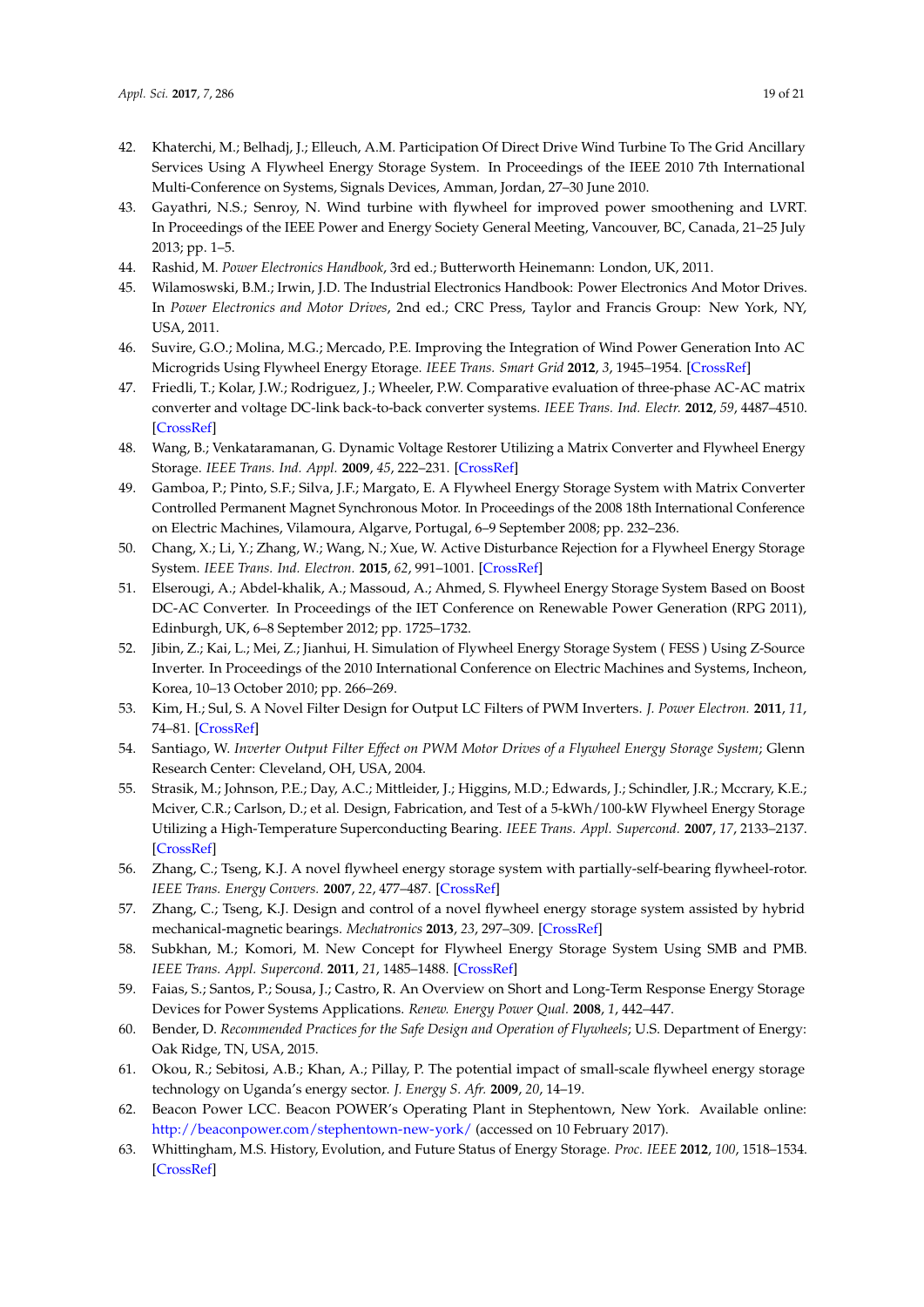- <span id="page-19-0"></span>64. Jiancheng, Z.; Lipei, H.; Zhiye, C.; Su, W. Research on flywheel energy storage system for power quality. In Proceedings of the International Conference on Power Systems Technology, Kunming, China, 13–17 October 2002; Volume 1, pp. 496–499.
- <span id="page-19-1"></span>65. US Department of Energy Global Energy Storage Database. Available online: [http://www.](http://www.energystorageexchange.org/projects) [energystorageexchange.org/projects](http://www.energystorageexchange.org/projects) (accessed on 1 February 2017).
- <span id="page-19-2"></span>66. Kenya First Flywheel Energy Storage Technology to Be Set Up in Marsabit. Available online: [https://](https://kenyaenergyfuture.wordpress.com/tag/powerstore/) [kenyaenergyfuture.wordpress.com/tag/powerstore/](https://kenyaenergyfuture.wordpress.com/tag/powerstore/) (accessed on 1 February 2017).
- <span id="page-19-3"></span>67. ABB Microgrid Solution to Boost Renewable Energy Use by Remote Community in Kenya. Available online: [http://www.abb.com/cawp/seitp202/118e562a8edb8d40c1257eb400446361.aspxglobal/seitp/](http://www.abb.com/cawp/seitp202/118e562a8edb8d40c1257eb400446361.aspxglobal/seitp/seitp202.nsf) [seitp202.nsf](http://www.abb.com/cawp/seitp202/118e562a8edb8d40c1257eb400446361.aspxglobal/seitp/seitp202.nsf) (accessed on 1 February 2017).
- <span id="page-19-4"></span>68. Hawkins, D. Flywheels Keep the Grid in Tune. *IEEE Spectrum*, 27 July 2011.
- <span id="page-19-5"></span>69. Al-Diab, A.; Sourkounis, C. Unbalanced Voltage Drops Compensations Using Flywheel Energy Storage System. In Proceedings of the 11th International Conference on Electrical Power Quality Utilisation, Lisbon, Portugal, 17–19 October 2011; pp. 1–6.
- <span id="page-19-6"></span>70. Lazarewicz, M.L.; Rojas, A. Grid Frequency Regulation by Recycling Electrical Energy in Flywheels. In Proceedings of the IEEE Power Engineering Society General Meeting 2004, Denver, CO, USA, 6–10 June 2004; Volume 2, pp. 2038–2042.
- <span id="page-19-7"></span>71. Boicea, V.A. Energy Storage Technologies: The Past and the Present. *Proc. IEEE* **2014**, *102*, 1777–1794. [\[CrossRef\]](http://dx.doi.org/10.1109/JPROC.2014.2359545)
- <span id="page-19-8"></span>72. EFDA JET Fusion Flywheel. Available online: <https://www.euro-fusion.org/2010/01/jets-flywheels-2/> (accessed on 1 February 2017).
- <span id="page-19-9"></span>73. Keen, B.E.; Kupschus, P. *JET Joint Undertaking Progress Report, JET-Operation and Developement: Pulsed Power Supplies for JET Coils*; JET Joint Undertaking: Abingdon, UK, 1987.
- <span id="page-19-10"></span>74. EUROfusion, 2016. Spot on JET Technology: Power Supply. Available online: [https://www.euro-fusion.](https://www.euro-fusion.org/fusion/jet-tech/jets-flywheels/) [org/fusion/jet-tech/jets-flywheels/](https://www.euro-fusion.org/fusion/jet-tech/jets-flywheels/) (accessed on 10 February 2017).
- <span id="page-19-11"></span>75. Beacon Power. *20 MW Flywheel Frequency Regulation Plant*; Final Technology Performance Report; Beacon Power: Tyngsboro, MA, USA, 2016.
- <span id="page-19-12"></span>76. Zhou, L.; Qi, Z. Modeling and Simulation of Flywheel Energy Storage System with IPMSM for Voltage Sags in Distributed Power Network. In Proceedings of the 2009 IEEE International Conference on Mechatronics and Automation, Changchun, China, 9–12 August 2009; pp. 5046–5051.
- <span id="page-19-13"></span>77. EasyStreet Ramps Up Data Center Operations, Deploys Additional VYCON Flywheel Systems to Protect Its Green Data Center. Available online: [https://www.calnetix.com/newsroom/press-release/easystreet](https://www.calnetix.com/newsroom/press-release/easystreet-ramps-data-center-operations-deploys-additional-vycon-flywheel)[ramps-data-center-operations-deploys-additional-vycon-flywheel](https://www.calnetix.com/newsroom/press-release/easystreet-ramps-data-center-operations-deploys-additional-vycon-flywheel) (accessed on 1 February 2017).
- <span id="page-19-14"></span>78. Tarrant, C. Kinetic Energy Storage Wins Acceptance. Available online: [http://www.railwaygazette.com/](http://www.railwaygazette.com/news/single-view/view/kinetic-energy-storage-wins-acceptance.html) [news/single-view/view/kinetic-energy-storage-wins-acceptance.html](http://www.railwaygazette.com/news/single-view/view/kinetic-energy-storage-wins-acceptance.html) (accessed on 12 February 2017).
- <span id="page-19-15"></span>79. VYCON Technology Allows Los Angeles Metro to be First Transit Agency in U.S. Using Flywheels to Achieve Nearly 20 Percent in Rail Energy Savings. Available online: [https://www.calnetix.com/newsroom/](https://www.calnetix.com/newsroom/press-release/vycon-technology-allows-los-angeles-metro-be-first-transit-agency-us-using) [press-release/vycon-technology-allows-los-angeles-metro-be-first-transit-agency-us-using](https://www.calnetix.com/newsroom/press-release/vycon-technology-allows-los-angeles-metro-be-first-transit-agency-us-using) (accessed on 1 February 2017).
- <span id="page-19-16"></span>80. Castro, F.; Ng, L.S.B.; Dombek, A.; Solis, O.; Turner, D.; Bukhin, L.; Thompson, G. La Metro Red Line Wayside Energy Storage Substation Revenue Service Regenerative Energy Saving Results. In Proceedings of 2014 Joint Rail Conference (JRC 2014), Colorado Springs, CO, USA, 2–4 April 2014; pp. 1–5.
- <span id="page-19-17"></span>81. Schroeder, P.; Yu, D.T. *Guiding the Selection and Application of Wayside Energy Storage Technologies for Rail Transit and Electric Utilities, Transit Cooperative Research Program*; Contractor's Final Report for TCRP Project J6/Task 75; Transport Research Board: Washington, DC, USA, 2010.
- <span id="page-19-18"></span>82. Bleck and Bleck Architects LLC. Available online: [http://bleckarchitects.com/2014/08/flywheel](http://bleckarchitects.com/2014/08/flywheel-launchedcoaster/)[launchedcoaster/](http://bleckarchitects.com/2014/08/flywheel-launchedcoaster/) (accessed on 11 February 2017).
- <span id="page-19-19"></span>83. Williams Hybrid Power—Advanced Flywheel Energy Storage. Available online: [http://www.esa-tec.eu/](http://www.esa-tec.eu/space-technologies/for-space/williams-hybrid-power-advanced-flywheel-energy-storage/) [space-technologies/for-space/williams-hybrid-power-advanced-flywheel-energy-storage/](http://www.esa-tec.eu/space-technologies/for-space/williams-hybrid-power-advanced-flywheel-energy-storage/) (accessed on 11 February 2017).
- <span id="page-19-20"></span>84. Cotton, A. Audi R18 (2014). *Racecar Engineering*, 1 June 2014.
- <span id="page-19-21"></span>85. GKN Gyrodrive Flywheel Hybrid System. GKN Develops Electric Flywheel Hybrid System for Buses. Available online: <http://articles.sae.org/13905/> (accessed on 11 February 2017).